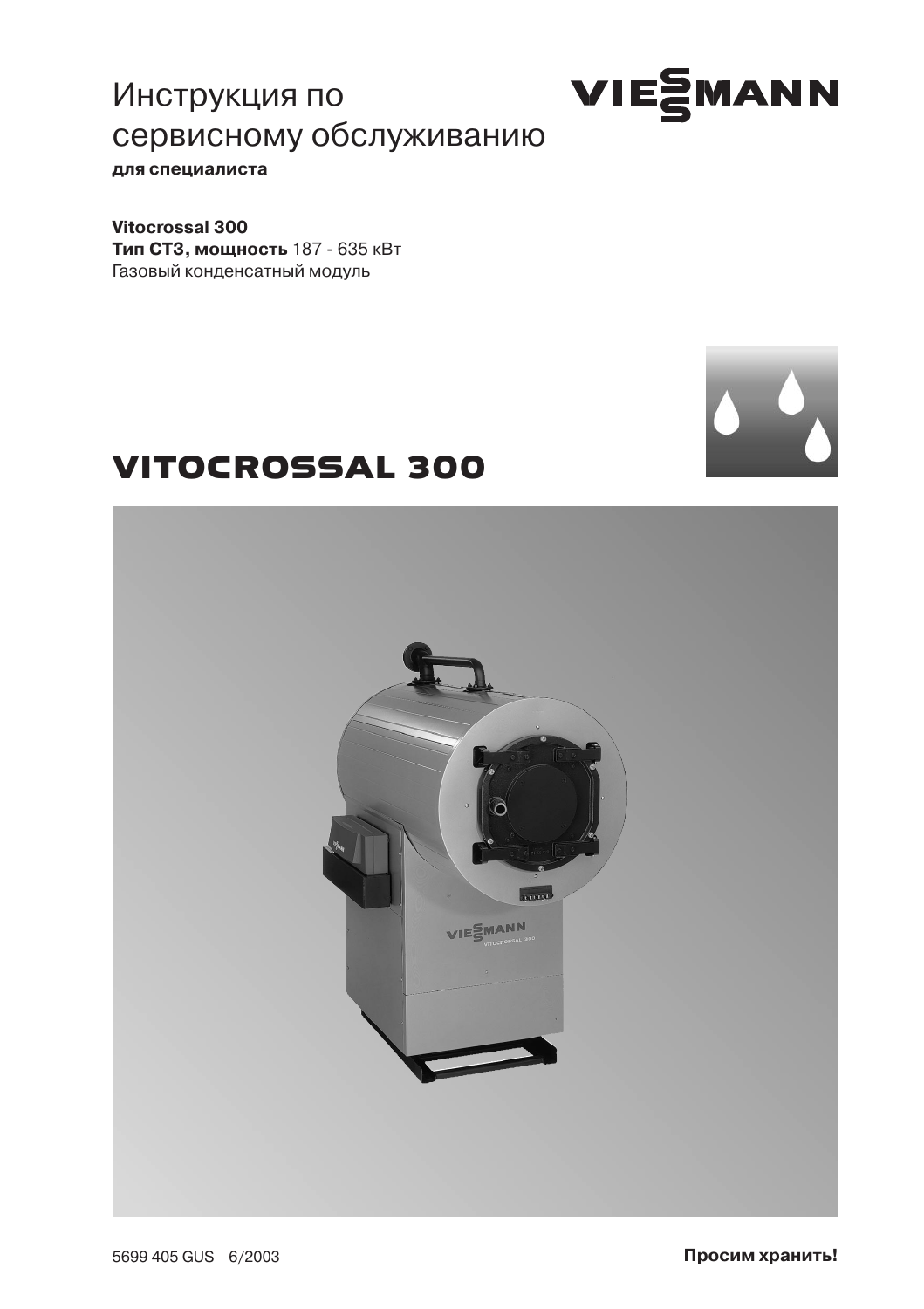## Указания по технике безопасности

Во избежание опасностей, физического и материального ущерба просим строго придерживаться данных указаний по технике безопасности.

#### Работы на приборе

Монтаж, первичный ввод в эксплуатацию, осмотр, техническое обслуживание и ремонт должны выполняться уполномоченным квалифицированным персоналом (фирмой по отопительной технике или монтажной организацией, работающей на договорных началах).

Перед проведением работ на приборе/ отопительной установке их необходимо обесточить (например, вывернув отдельный предохранитель или выключив главный выключатель) и принять меры по предотвращению их повторного включения.

Закрыть запорный газовый кран и предохранить его от случайного открытия.

#### Работы по монтажу газовой линии

должны выполняться только слесарем, получившим допуск от ответственной газоснабжающей организации. Выполнить работы по вводу в эксплуатацию газовой установки, предписанные TRGI или TRFI

#### Ремонтные работы

на компонентах, выполняющих защитную функцию, не допускаются. При замене использовать соответствующие оригинальные детали фирмы Viessmann или равноценные детали. разрешенные к применению фирмой Viessmann.

#### Первичный ввод в эксплуатацию

Первичный ввод установки в эксплуатацию должен проводиться ее изготовителем или уполномоченным им специалистом с записью результатов измерения в протокол.

#### Инструктаж пользователя установки

Изготовитель установки должен передать пользователю установки инструкцию по эксплуатации и проинструктировать его по вопросам эксплуатации.

∧ Указание по технике безопасности! Так выделяется информация, учет которой важен для обеспечения безопасности людей и сохранности материальных ценностей.

∧ Этим знаком выделяется информация, учет которой важен для обеспечения сохранности материальных ценностей.

## Документация по эксплуатации и сервисному обслуживанию

- 1. Заполнить и оторвать карточку обслуживания:
	- Передать пользователю установки талон для пользователя установки.
	- Сохранить талон для фирмы по отопительной технике.
- 2. Вложить в папку все спецификации деталей, инструкции по эксплуатации и сервисному обслуживанию и передать ее пользователю установки.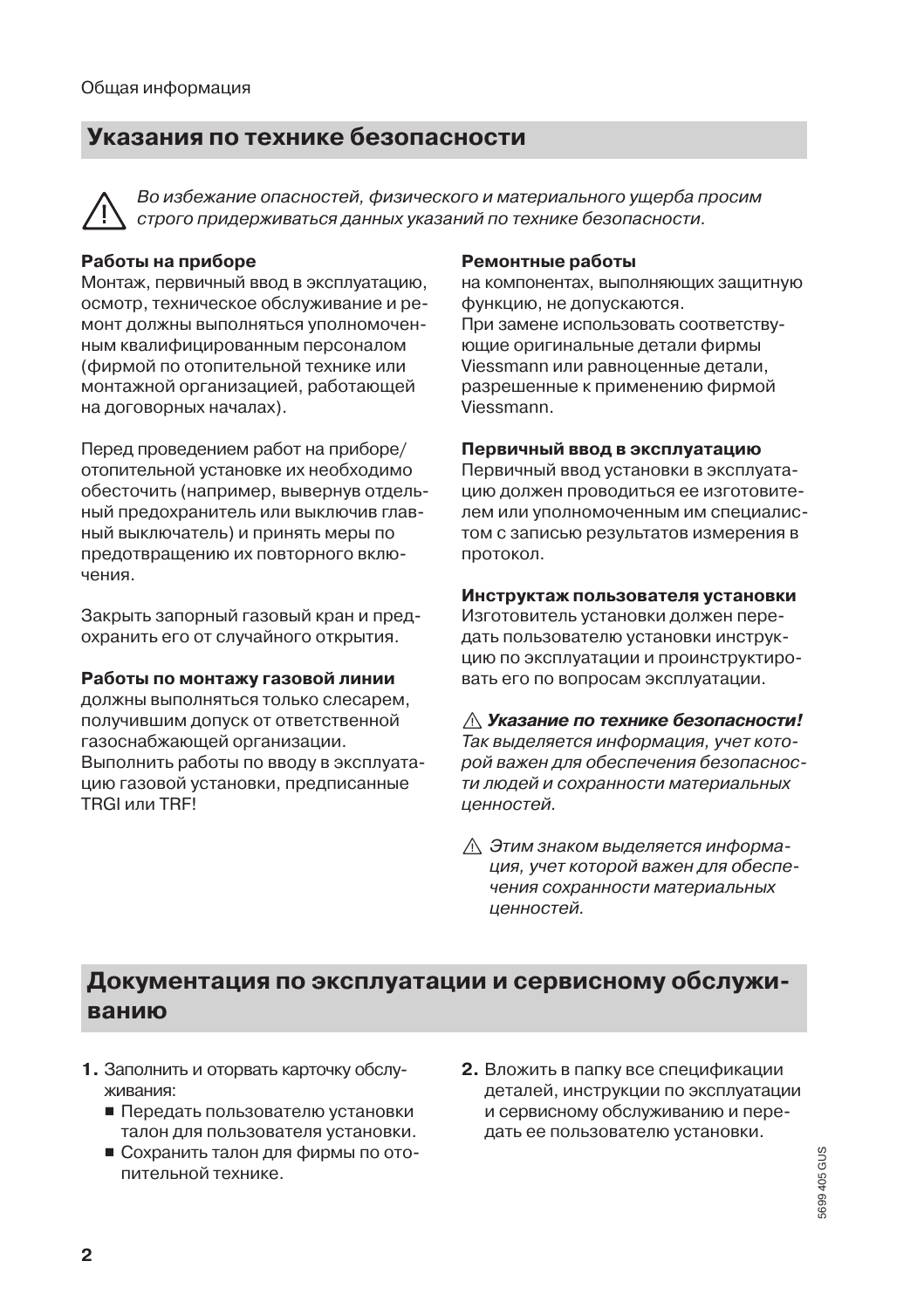### Оглавление

### Cтp.

| Общая информация                                                        |     |
|-------------------------------------------------------------------------|-----|
| Первичный ввод в эксплуатацию, осмотр и техническое обслуживание        |     |
|                                                                         |     |
| Дополнительные сведения об операциях пособнование и полностройство в б  |     |
|                                                                         | 18  |
| Приложение                                                              |     |
| Требования к качеству воды принимательностроположенного положительности | 25  |
|                                                                         |     |
|                                                                         |     |
|                                                                         |     |
|                                                                         | -28 |
|                                                                         |     |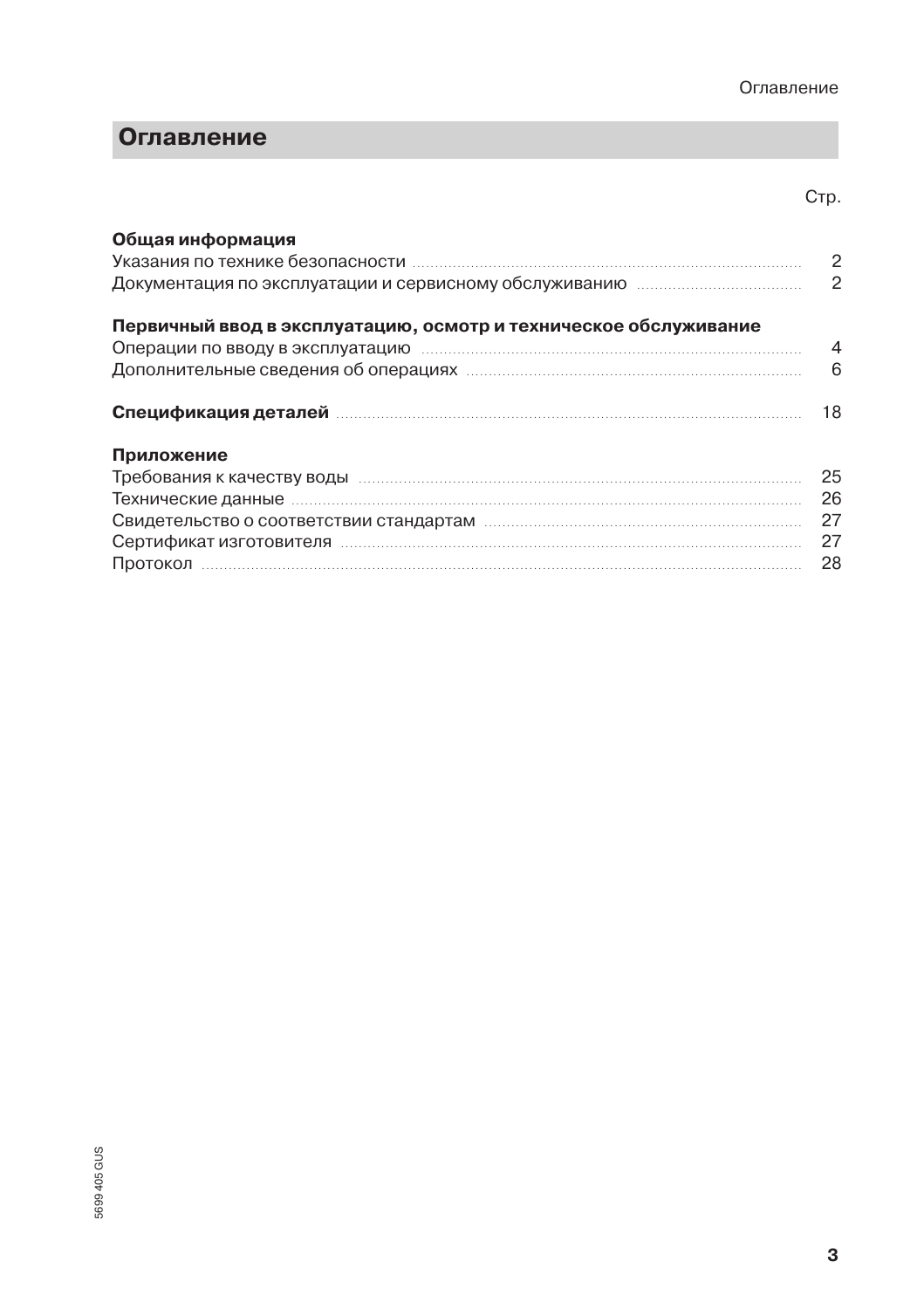## Операции по первичному вводу в эксплуатацию, осмотру и техническому обслуживанию

Дополнительные сведения об операциях см. на соответствующей странице.

|   |   |   | Операции по первичному вводу в эксплуатацию                                                                                                                                       |                    |  |  |  |  |  |
|---|---|---|-----------------------------------------------------------------------------------------------------------------------------------------------------------------------------------|--------------------|--|--|--|--|--|
|   |   |   | Операции по осмотру                                                                                                                                                               |                    |  |  |  |  |  |
|   |   |   | Операции по техническому обслуживанию                                                                                                                                             | Стр.               |  |  |  |  |  |
| п |   |   | 1. Проверить настройку защитного ограничителя                                                                                                                                     | 6                  |  |  |  |  |  |
| п |   |   | 2. Заполнить отопительную установку водой и<br>удалить из нее воздух поставленности по полности по тем                                                                            | 6                  |  |  |  |  |  |
| п |   |   | 3. Полностью открыть и зафиксировать поворотную                                                                                                                                   | 7                  |  |  |  |  |  |
|   | O | т |                                                                                                                                                                                   | 7                  |  |  |  |  |  |
| п |   |   |                                                                                                                                                                                   | 8                  |  |  |  |  |  |
|   | Ο | т | 6. Вывести установку из эксплуатации                                                                                                                                              |                    |  |  |  |  |  |
|   | O | т |                                                                                                                                                                                   | 9                  |  |  |  |  |  |
|   |   | т | 8. Отсоединить устройство нейтрализации конденсата<br>от водогрейного котла и подсоединить шланг для<br>отвода конденсата по полности по поставке по полности по поставке и по по | 9                  |  |  |  |  |  |
|   |   | т | 9. Очистить камеру сгорания и теплообменные<br><b>ПОВЕРХНОСТИ ПЕРЕВОЛЬНОСТИ</b>                                                                                                   | 10                 |  |  |  |  |  |
|   | O |   | 10. Проверить все уплотнительные прокладки и шнуры                                                                                                                                |                    |  |  |  |  |  |
|   | O |   | 11. Проверить теплоизоляцию установочной плиты<br>для горелки                                                                                                                     |                    |  |  |  |  |  |
|   |   | т | 12. Очистить смотровое стекло на установочной плите<br>для горелки <b>последните по против по последните по</b> последните по                                                     | 11                 |  |  |  |  |  |
| п | Ο | т | 13. Проверить все подключения на стороне греющего<br>контура и герметичность погружной гильзы                                                                                     | 11                 |  |  |  |  |  |
| п | O |   | 14. Проверить работоспособность предохранительных                                                                                                                                 | 12                 |  |  |  |  |  |
| п | O | т | 15. Проверить расширительный сосуд и давление в                                                                                                                                   | 12                 |  |  |  |  |  |
|   | O | т | 16. Проверить герметичность коллектора отходящих                                                                                                                                  | 14                 |  |  |  |  |  |
|   | O | т |                                                                                                                                                                                   | 5699 405 GUS<br>14 |  |  |  |  |  |
|   |   |   |                                                                                                                                                                                   |                    |  |  |  |  |  |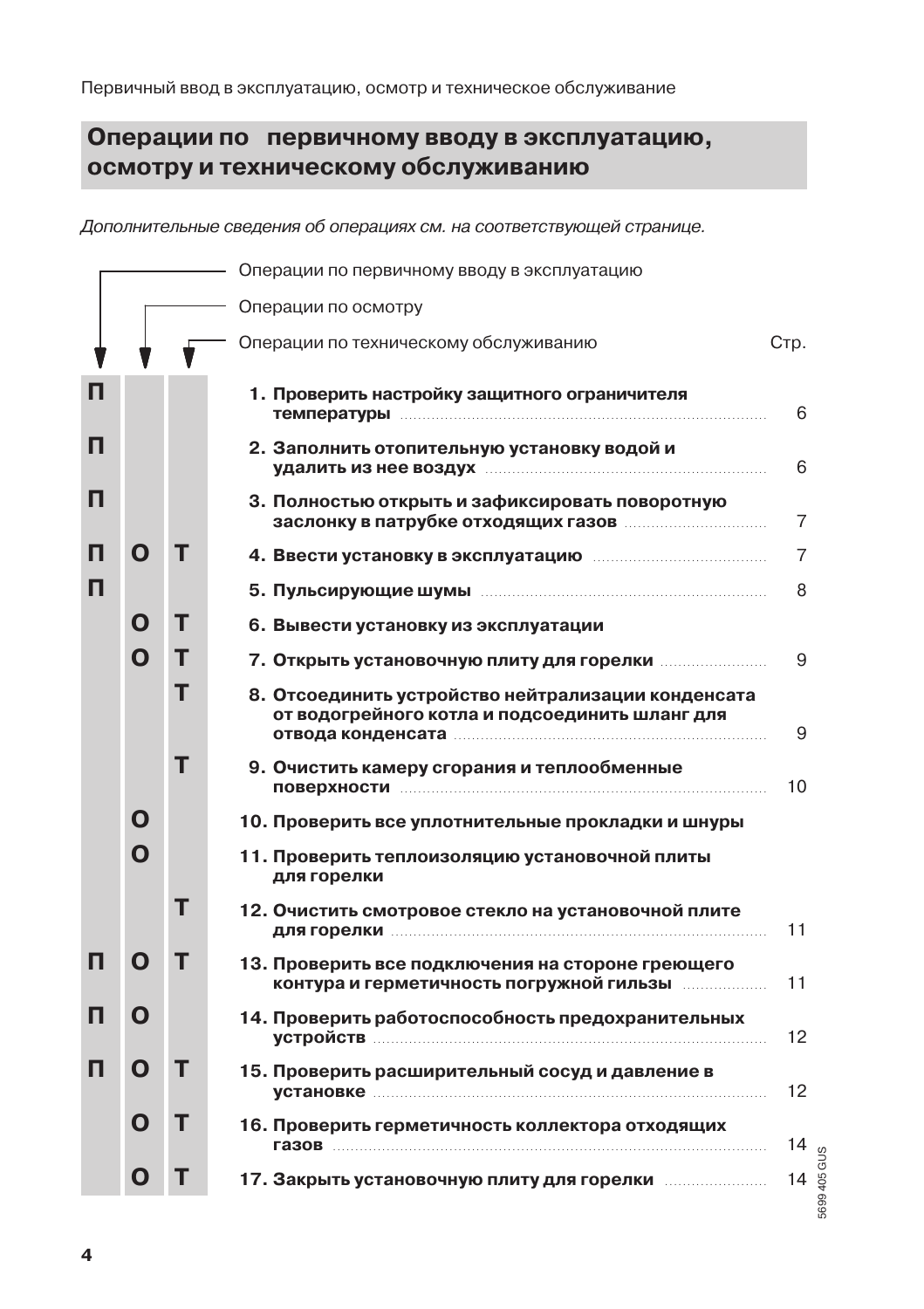## Операции по первичному вводу в эксплуатацию, осмотру и техническому обслуживанию (продолжение)

Дополнительные сведения об операциях см. на соответствующей странице.

|  | Операции по первичному вводу в эксплуатацию |   |                                                              |      |  |  |  |  |
|--|---------------------------------------------|---|--------------------------------------------------------------|------|--|--|--|--|
|  |                                             |   | Операции по осмотру                                          |      |  |  |  |  |
|  |                                             |   | Операции по техническому обслуживанию                        | Стр. |  |  |  |  |
|  | O                                           |   |                                                              | 15   |  |  |  |  |
|  | Ο                                           |   | 19. Проверить теплоизоляцию попата по полности по постоянии  | 16   |  |  |  |  |
|  | O                                           |   | 20. Проверить легкость хода и герметичность смесителя        | 16   |  |  |  |  |
|  |                                             | т | 21. Очистить и вновь подсоединить систему отвода             | 17   |  |  |  |  |
|  | O                                           |   | 22. Проверить вентиляцию помещения отопительной<br>установки |      |  |  |  |  |
|  | Ο                                           |   | 23. Проверить герметичность газовыпускной системы            |      |  |  |  |  |
|  |                                             |   |                                                              | 17   |  |  |  |  |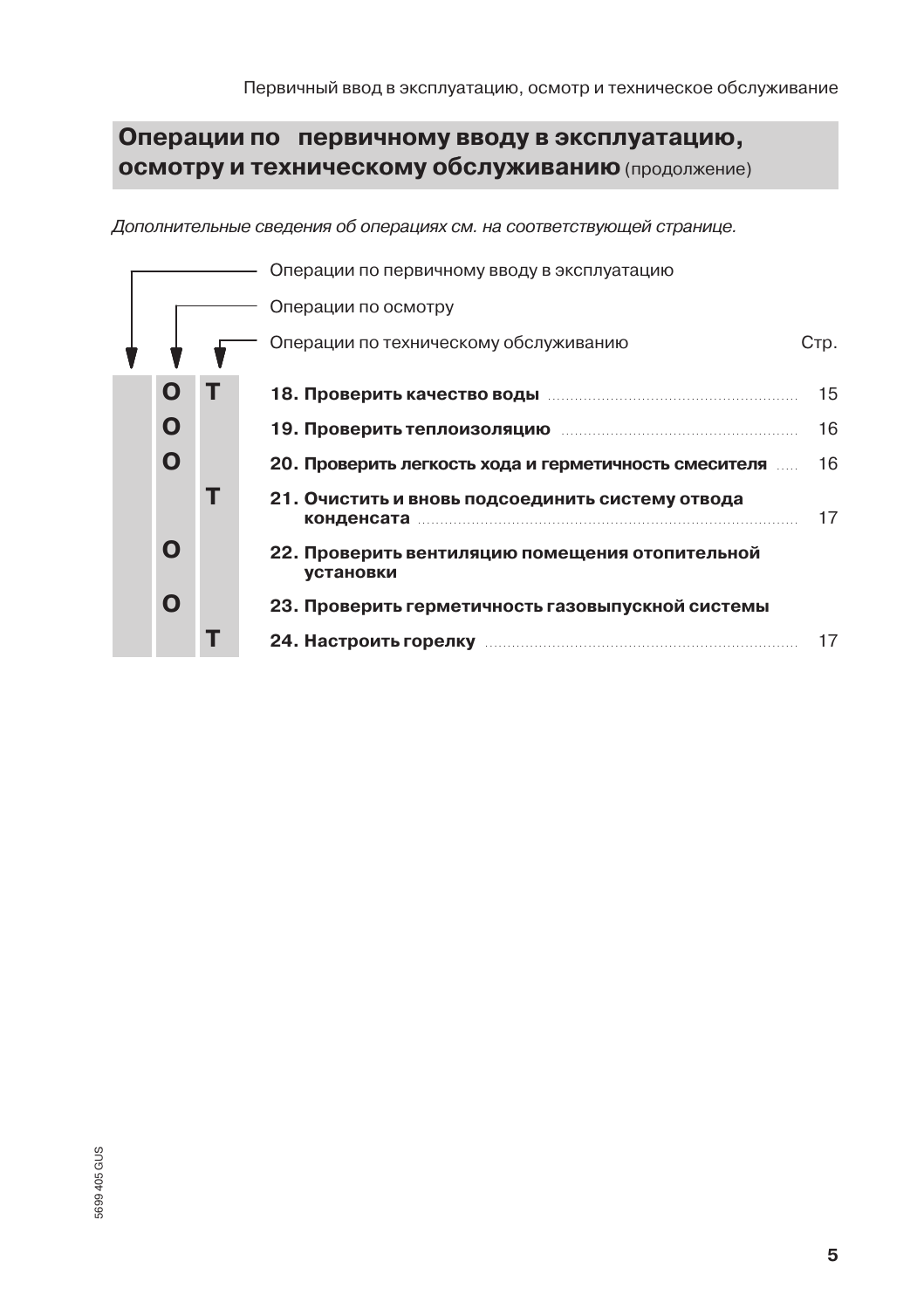Первичный ввод в эксплуатацию, осмотр и техническое обслуживание

### Дополнительные сведения об операциях

### Проверить настройку защитного ограничителя температуры

Защитный ограничитель температуры нельзя устанавливать на уровень температуры выше 110 °С, при необходимости установить на максимальную температуру 110 °C.



Инструкция по монтажу и сервисному обслуживанию контроллера

## Заполнить отопительную установку водой и удалить из нее воздух

∧ Если отопительная установка заполняется не полностью умягченным теплоносителем.

а водой, отвечающей требованиям, изложенным в п. "Требования к теплоносителю" на стр. 25, то при вводе в эксплуатацию, для избежания накипеобразования. Обязательно принять во внимание следующее:

При вводе отопительной установки в эксплуатацию накипеобразование в водогрейном котле можно регулировать соответствующим режимом пуска установки. Пуск на малой тепловой мощности или медленный, ступенчатый нагрев позволяет добиться равномерного накипеобразования на всей площади теплообменных поверхностей, а не преимущественно на стенках с наибольшим тепловым напря-ЖАНИАМ

В многокотельных установках мы рекомендуем вводить в эксплуатацию все водогрейные котлы одновременно, т.к. при вводе в эксплуатацию только одного водогрейного котла многокотельной установки весь процесс накипеобразования (количество откладывающейся извести) концентрируется на теплообменных поверхностях такого котла.

Если ввода в эксплуатацию только одного водогрейного котла избежать невозможно, то максимальный объем воды для наполнения и подпитки должен определятьсятолько тепловой мощностью этого одного котла, но не тепловой мощностью всей отопительной установки.

Если отопительная установка заполняется полностью умягченным теплоносителем, то при вводе в эксплуатацию никаких особых мер принимать не надо.

Занести расход воды и концентрацию гидрокарбоната кальция в таблицу на стр. 15.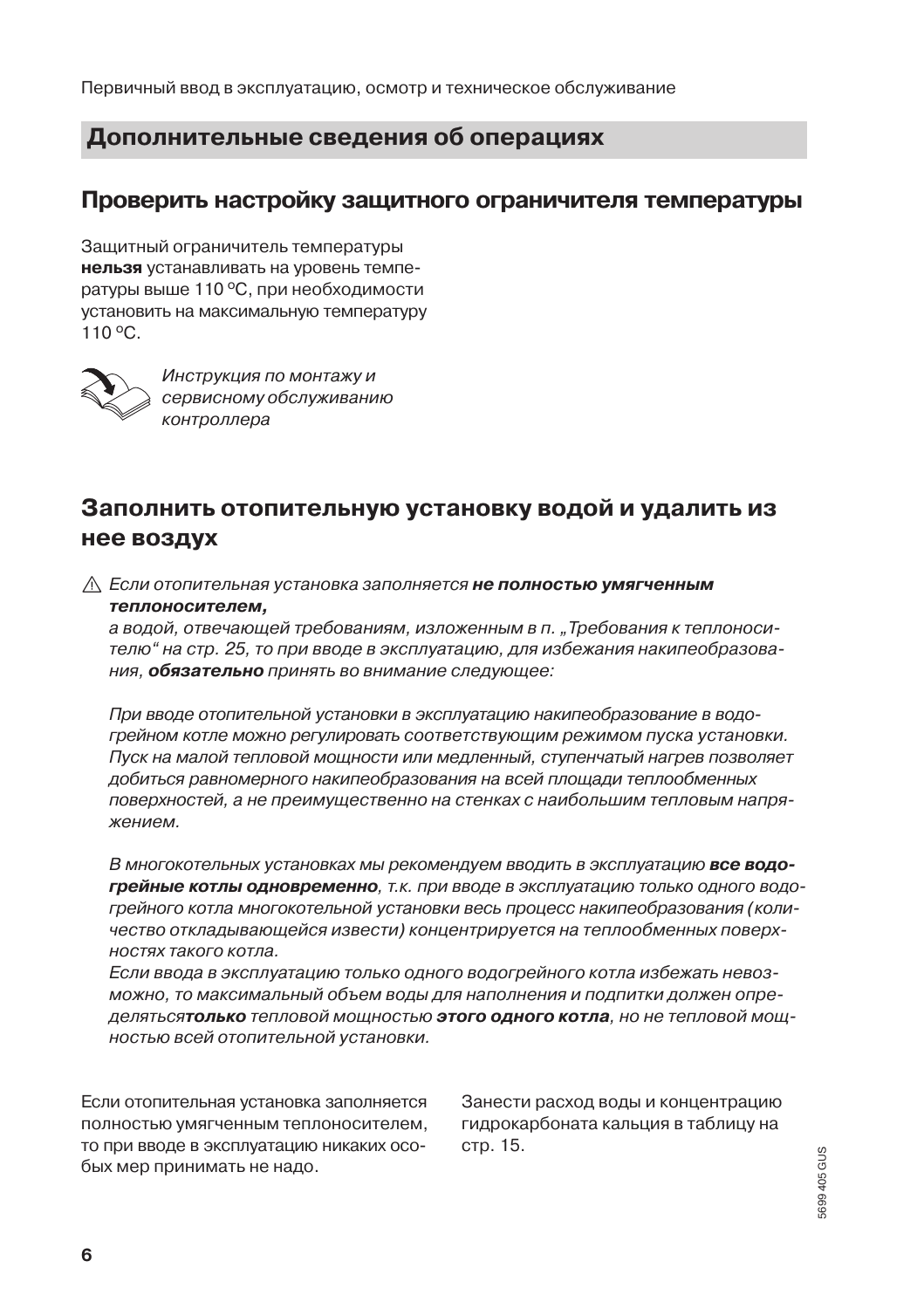### Полностью открыть и зафиксировать поворотную заслонку в патрубке отходящих газов

Поворотная заслонка должна находиться в горизонтальном положении.

#### **Указание!**

Указания относительно работы с поворотной заслонкой см. в пункте "Пульсирующие шумы" (стр. 8).

### Ввести установку в эксплуатацию



Инструкции по эксплуатации контроллера, горелки и устройства нейтрализации конденсата, Инструкция по сервисному обслуживанию контроллера и документация изготовителя горелки

1. Проверить давление установки.

Избыточное давление в котловом контуре: 4 бар

- 2. Проверить, открыто ли вентиляционное отверстие в помещении отопительной установки.
- 3. Проверить давление подводимого газа.
- 4. Проверить, закрыто ли отверстие для чистки на вытяжке отходящих газов.
- 5. Открыть запорные вентили на линии подачи газа.
- 6. Включить главный выключатель, выключатель циркуляционного насоса отопительного контура и рабочий выключатель горелки (именно в такой последовательности).



Правила эксплуатации, установленные изготовителем горелки

7. Проверить работоспособность устройства нейтрализации конденсата.



Инструкция по эксплуатации устройства нейтрализации конденсата

8. Проверить и при необходимости подтянуть уплотнительные прокладки и затворы.

#### **Указание!**

Кроме того, мы рекомендуем примерно через 500 часов эксплуатации проверить плотность всех подключений на стороне греющего контура (см. стр. 11).

9. Через несколько дней после ввода в эксплуатацию проверить установочную плиту для горелки и крышку отвер-СТИЯ ДЛЯ ЧИСТКИ И ПОДТЯНУТЬ ВИНТЫ.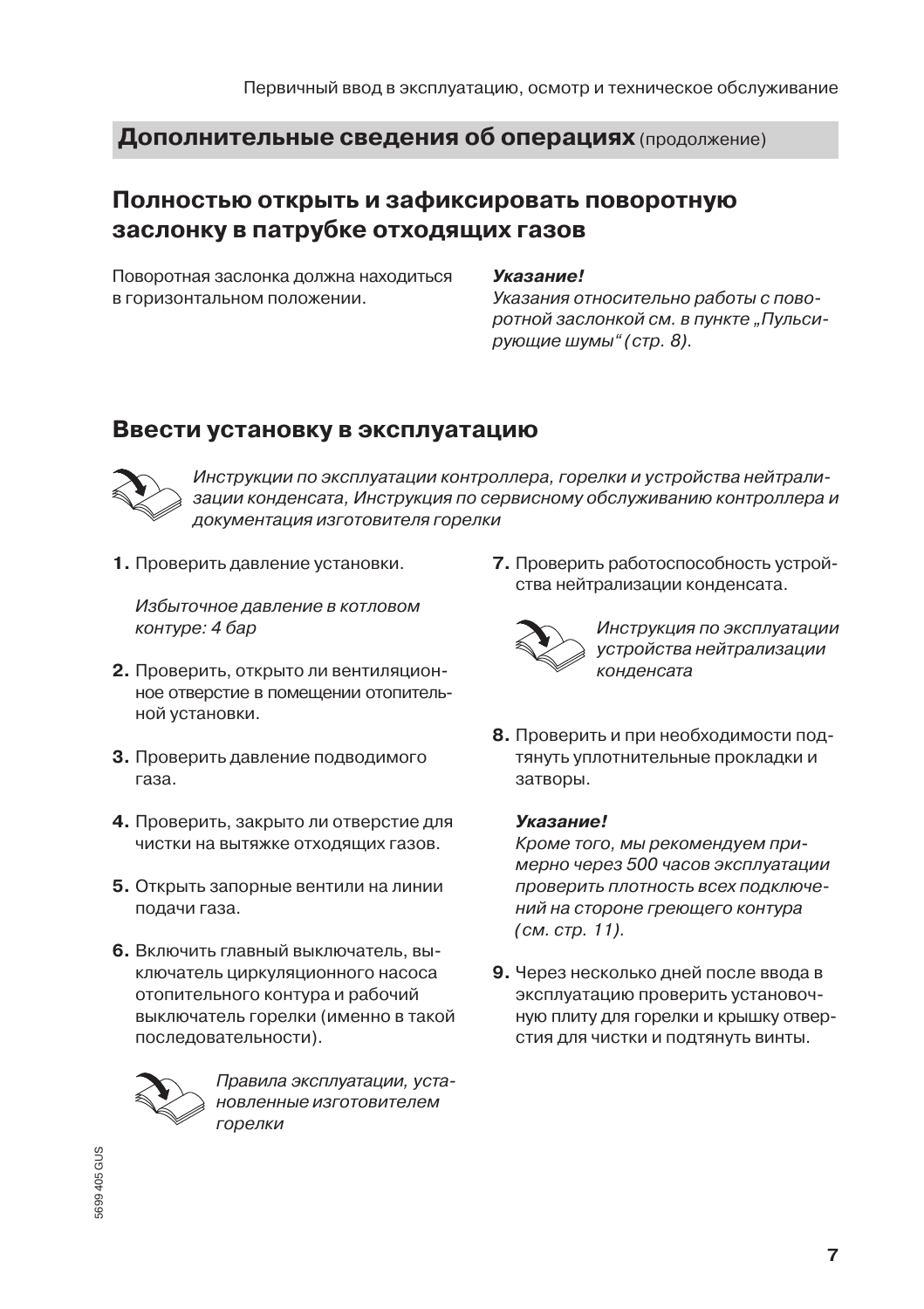Первичный ввод в эксплуатацию, осмотр и техническое обслуживание

### Дополнительные сведения об операциях (продолжение)

### Пульсирующие шумы

На герметичных под давлением газоходах, независимо от того, кто является изготовителем водогрейного котла, горелки и газовыпускной системы, могут возникать пульсирующие шумы.

Врашением поворотной заслонки, встроенной в патрубок отходяших газов, можно добиться ухода резонанса.



- **1.** Отпустить гайку М 10  $\overline{A}$  на рычаге  $\overline{B}$ поворотной заслонки  $(\widehat{C})$ .
- 2. Поворотом рычага добиться исчезновения пульсирующих шумов (рычаг показывает положение поворотной заслонки).
- 3. Зафиксировать поворотную заслонку гайкой М 10
- 4. При необходимости подрегулировать горелку.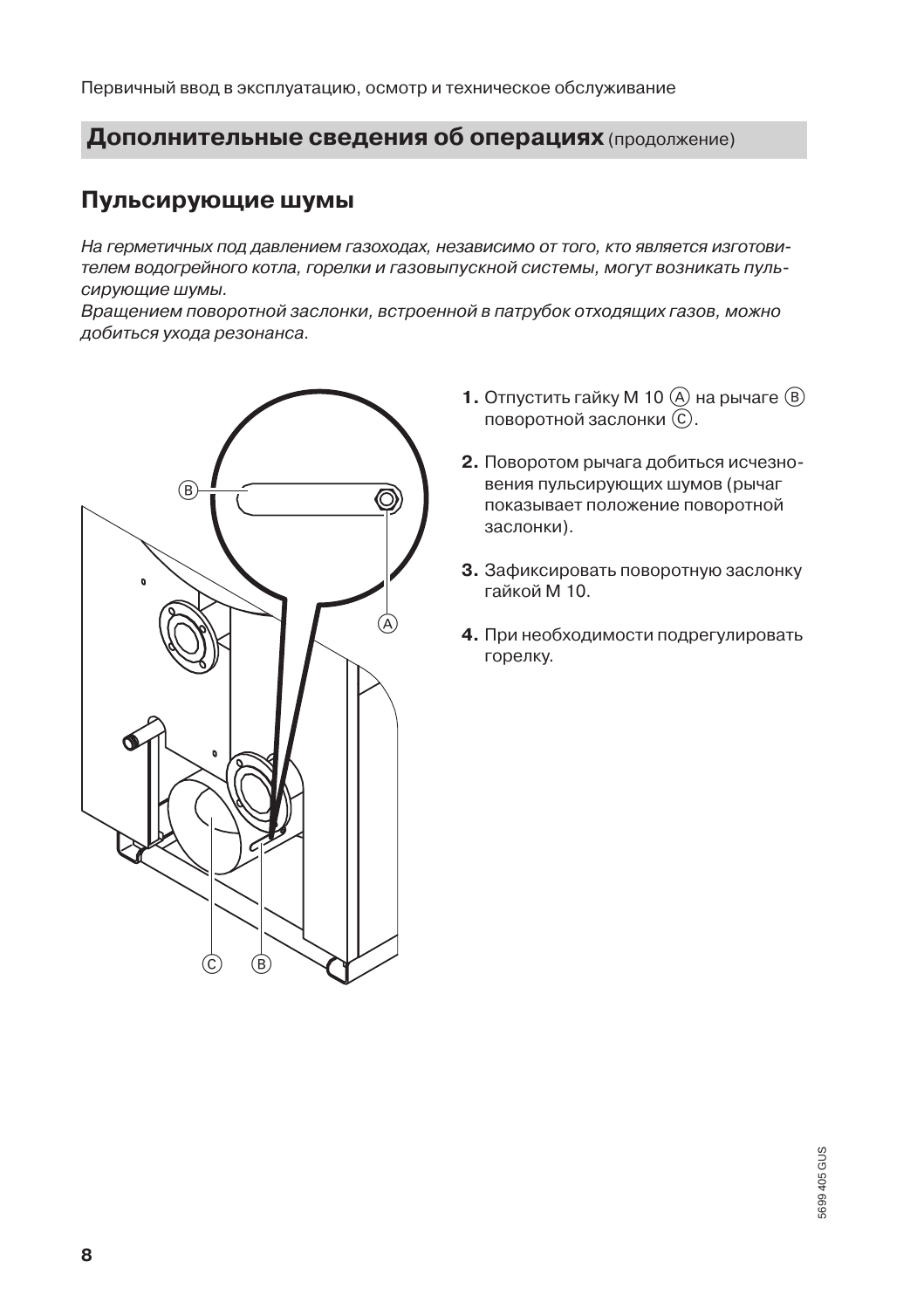### Открыть установочную плиту для горелки

- 1. Снять трубу подключения газа.
- 2. Отпустить винты на установочной плите для горелки и открыть установочную плиту для горелки.
- ∧ Не класть в камеру сгорания инструменты или иные предметы.

## Отсоединить устройство нейтрализации конденсата от водогрейного котла и подсоединить шланг для отвода конденсата



- 1. Отсоединить шланг или трубопровод (А) к устройству нейтрализации конденсата от коллектора отходящих газов или сифона.
- 2. Отвинтить сифон (если есть) от конденсатоотводчика.
- 3. Очистить конденсатоотводчик изнутри пластиковой шеткой.
- 4. Подсоединить шланг для отвода конденсата к конденсатоотводчику и проложить его к канализационной сети.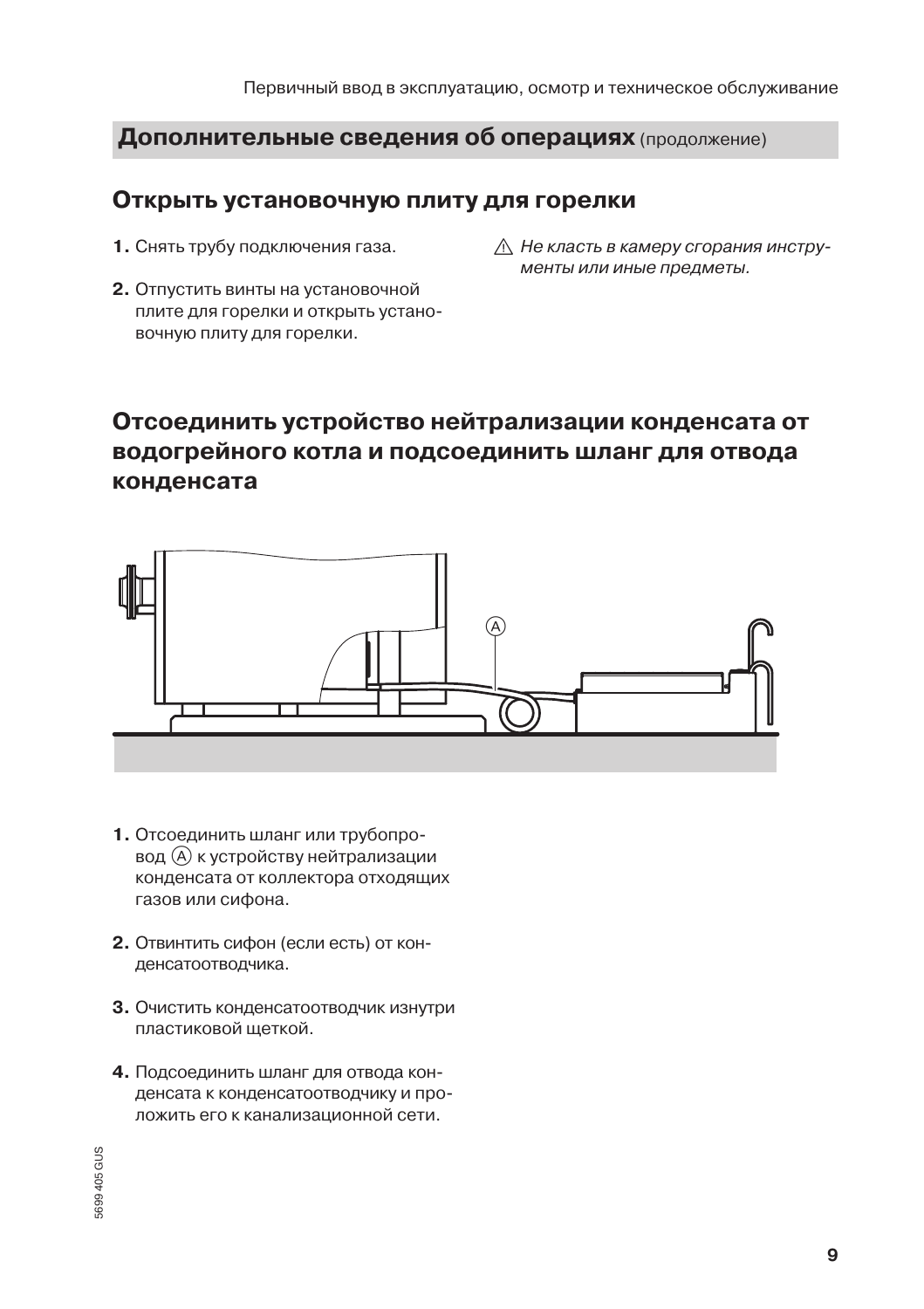### Очистить камеру сгорания и теплообменные поверхности

Струей воды тщательно очистить камеру сгорания и теплообменные поверхности.

#### **∧ Не использовать для чистки про**волочную шетку или острые пред-**MATH**

Не допускать образования царапин или других повреждений на поверхностях, соприкасающихся с топочными газами.

Не допускать контакта с нелегированным железом поверхностей, соприкасающихся с топочными газами. поскольку это может привести к коррозионным повреждениям. При необходимости

использовать пластиковые щетки.

При обычной чистке тщательно промыть теплообменные поверхности струей воды.

При обнаружении же прочно налипших остатков, изменений цвета поверхности или копоти можно использовать чистящие средства, придерживаясь при этом следующих указаний:

- Пользоваться чистящими средствами, не содержащими растворитель. Не допускать попадания чистящего средства в пространство между теплообменником и теплоизоляцией.
- Копоть удалять щелочными средствами с добавлением поверхностно-активных веществ (например, Fauch 600<sup>\*1</sup>).
- Топочные остатки могут приводить к образованию на поверхности тонких желто-коричневых пятен и прочно налипших налетов, которые иногда становятся видны лишь после удаления копоти. Для удаления пятен и прочно налипших налетов использовать слабокислые, не содержащие хлорид чистящие вещества на базе фосфорной кислоты (например, Antox 75 $E^*$ 1).
- Удалить из теплообменника отставшие от поверхности остатки, тшательно промыть струей воды теплообменные поверхности и коллектор отходящих газов.

#### ∧ Указание по технике безопасности!

При необходимости выполнять работы в защитных очках, защитных перчатках и спецодежде.



Данные изготовителя чистящих средств.

\*1 Изготовитель: **Hebro Chemie GmbH** Rostocker Straße 40 D-41199 Mönchengladbach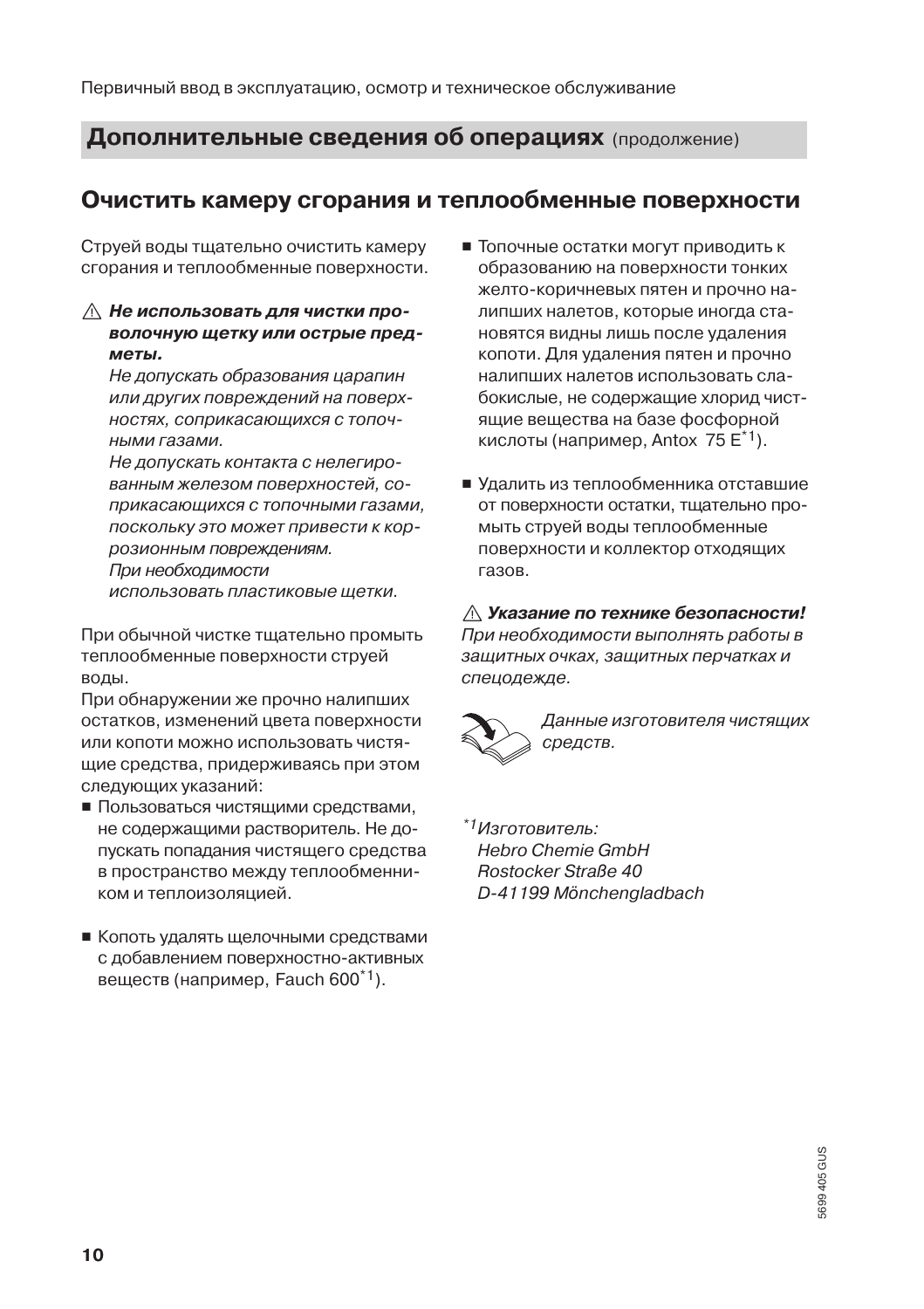## Очистить смотровое стекло на установочной плите для горелки



Проверить на плотность уплотнительные прокладки (А) и соединительный шланг (B).

## Проверить все подключения на стороне греющего контура и герметичность погружной гильзы

#### ∧ Указание по технике безопасности!

Подключения на стороне греющего контура открывать только после того, как из котла будет стравлено давление.

Опорожнение водогрейного котла с помощью всасывающего насоса производить только при открытом удалителе воздуха.



- **1.** Снять крышку  $\widehat{A}$  на задней стенке котлового блока.
- 2. Проверить герметичность погружной гильзы (В).
- 3. Установить крышку (А).

 $11$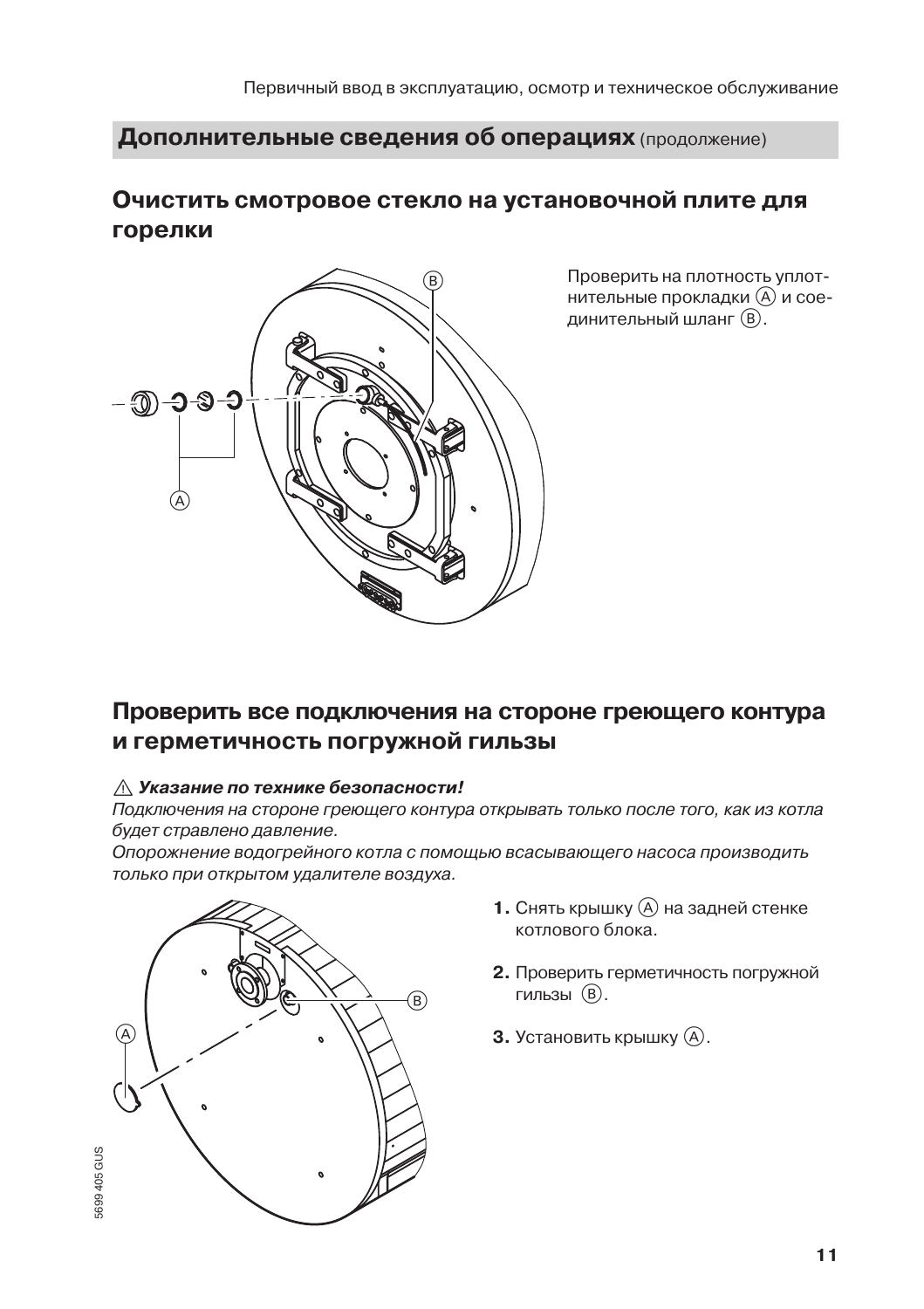## Проверить работоспособность предохранительных **VCTDOЙСТВ**

Проверку предохранительных клапанов, контроллера заполнения котлового блока водой и ограничителей давления производить согласно указаниям изготовителя.

## Проверить расширительный сосуд и давление в установке

Придерживаться указаний изготовителя. Проверку проводить при холодной установке.

#### Системы стабилизации давления с насосным управлением

∧ В отопительных установках с автоматическими системами стабилизации давления и/или с системами деаэрации (работающими по принципу снижения давления для деаэрации) рекомендуется предусмотреть мембранный расширительный сосуд для индивидуального предохранения водогрейного котла. Мембранный расширительный сосуд должен быть в состоянии воспринимать расширительный объем теплоносителя в водогрейном котле, однако минимальный объем сосуда должен составлять 35 л.

Этот мембранный расширительный сосуд позволяет уменьшить частоту и силу колебаний давления, улучшить ресурс насоса стабилизации давления и таким образом повысить эксплуатационную надежность и срок службы компонентов отопительной установки.

Отказ от мембранного расширительного сосуда может привести к повреждению водогрейного котла или других компонентов отопительной установки.

Проверку производить согласно указаниям изготовителя. Колебания давления необходимо ограничить минимальной возможной разностью давлений. Циклические колебания давления и большая разность давлений указывают на неисправность отопительной установки. Эту неисправность надо немедленно устранить, поскольку в противном случае может произойти повреждение других компонентов отопительной установки.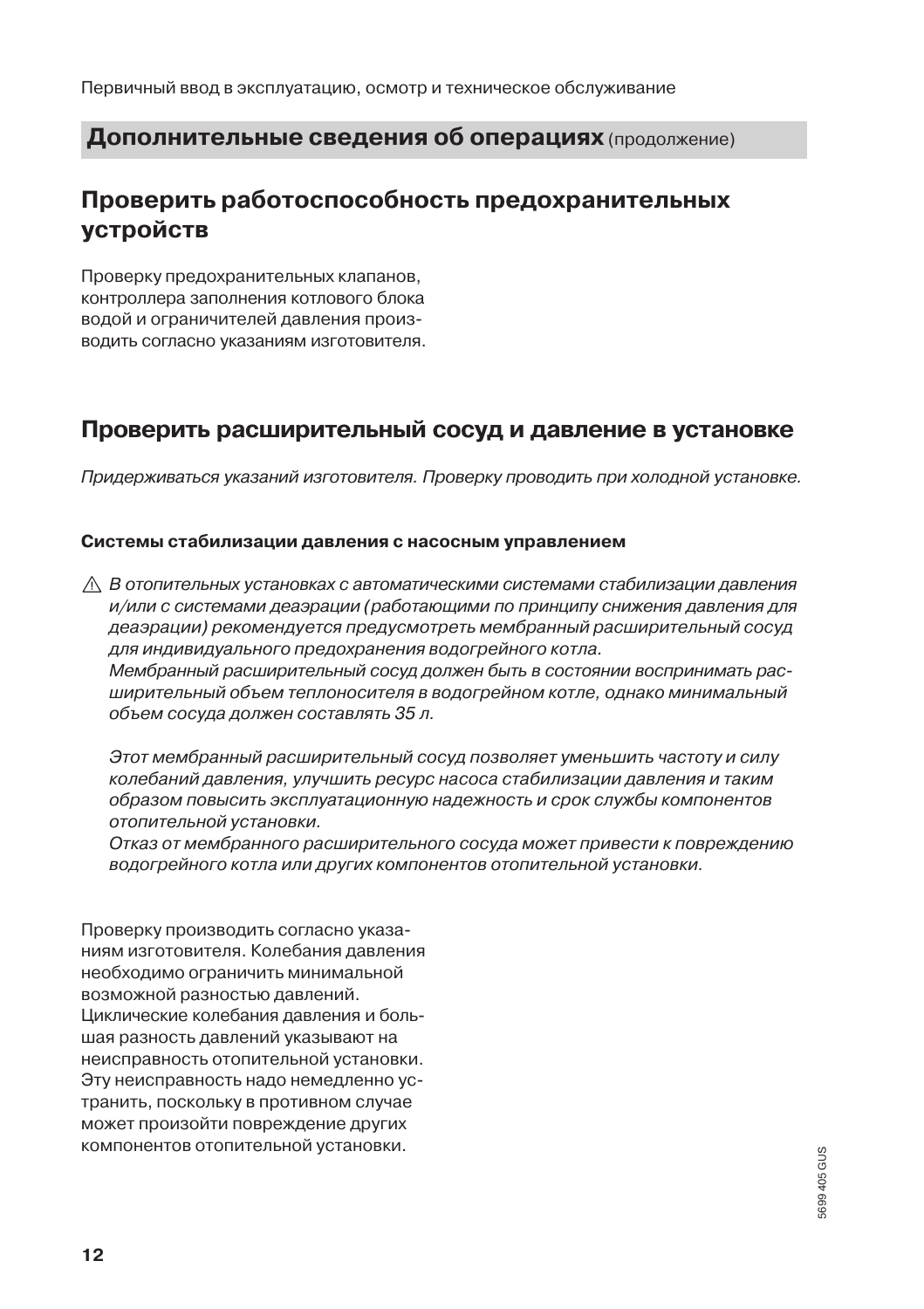#### Мембранные расширительные сосуды

1. Опорожнить установку или закрыть колпачковый клапан на мембранном расширительном сосуде и снизить давление, пока манометр не покажет  $.0^\circ$ .

#### Указание!

Давление на входе мембранного расширительного сосуда (ро) складывается из статического давления (pst) установки (соответствует статической высоте) и коэффициента запаса  $(p_0 = p_{St} + \kappa o \partial \phi \phi \omega \mu$ ициент запаса). Коэффициент запаса зависит от настройки защитного ограничителя температуры.

Он составляет при настройке защитного ограничителя температуры на

- $100^{\circ}$ C:  $0.26$ ap
- $110^{\circ}$ C:  $0.76$ ap.
- 2. Если давление на входе мембранного расширительного сосуда меньше значения, выведенного по указанной слева формуле, нагнетать азот до тех пор. пока не будет достигнуто выведенное значение.
- 3. Добавить столько воды, чтобы на охлажденной установке давление при наполнении на 0,2 бар превышало давление на входе мембранного расширительного сосуда.
- 4. Пометить это значение на манометре как минимальное давление при наполнении.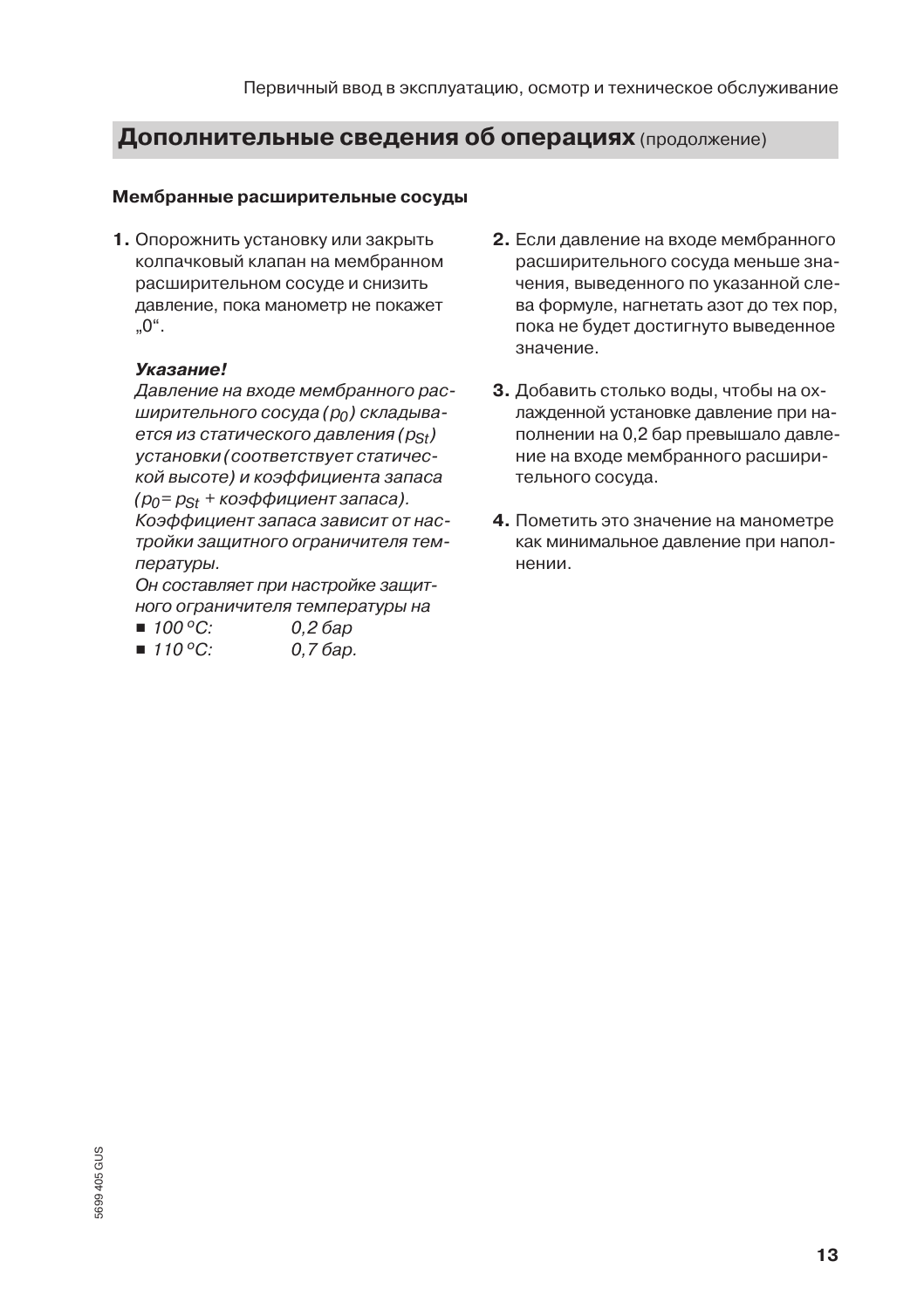### Проверить герметичность коллектора отходящих газов



1. Визуальным контролем проверить уплотнение через отверстие для чистки (A) на выходном коллекторе отходяших газов.

Следы конденсата на наружной поверхности коллектора отходящих газов указывают на наличие неплотности.



2. При необходимости подтянуть уплотнение стяжными хомутами (В).

### Закрыть установочную плиту для горелки

- 1. Равномерно затянуть крест-накрест винты установочной плиты для горелки.
- 2. Установить трубу подключения газа.

∧ Указание по технике безопасности!

Проверить плотность всех газовых соединений.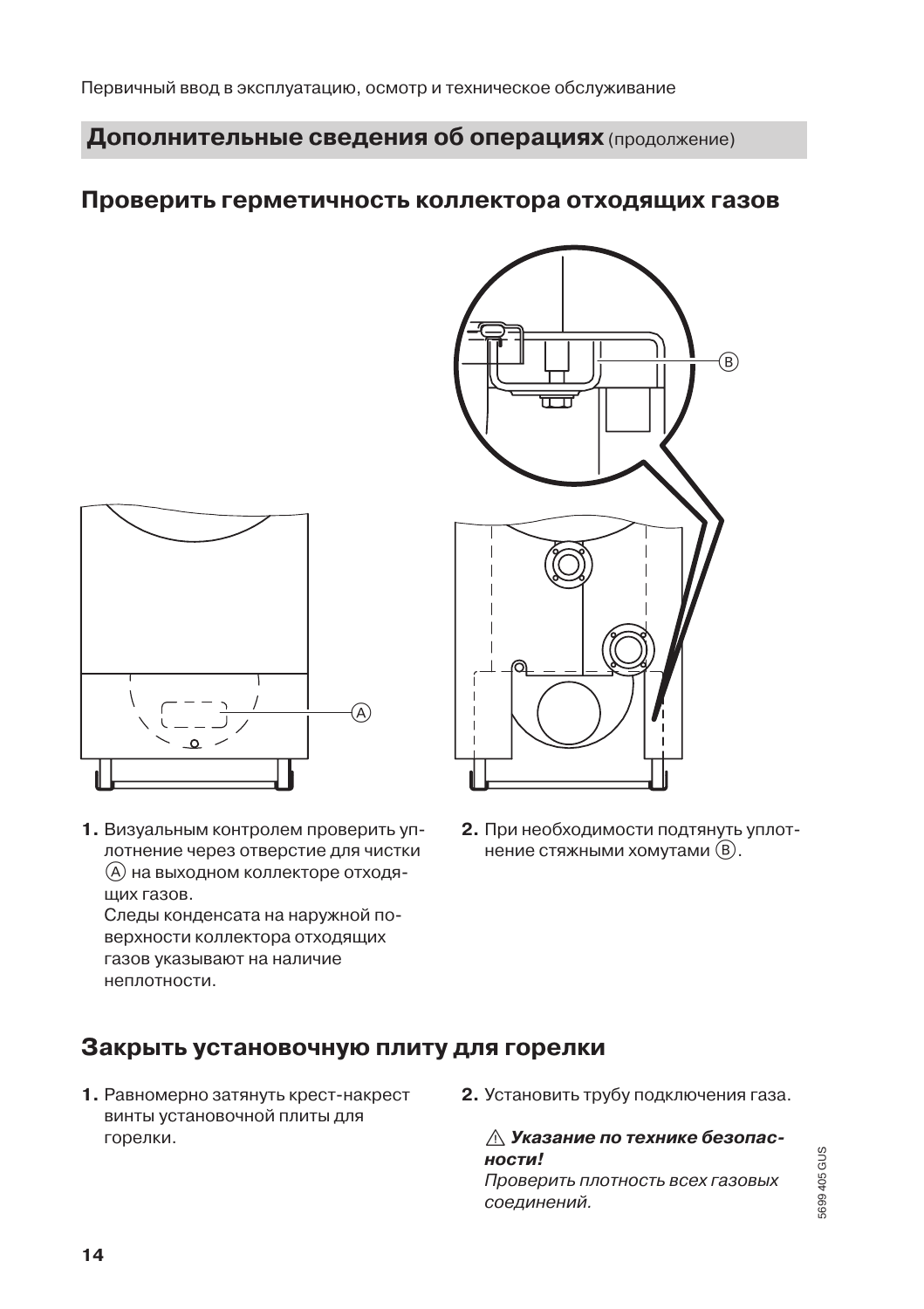### Проверить качество воды

Требования к качеству воды см. на стр. 25.

Занести в таблицу количество подпиточной воды и соответствующую концентрацию гидрокарбоната кальция [Са(НСО<sub>3</sub>)<sub>2</sub>].

| Вода для<br>наполнен<br>ИЯ<br>M <sup>3</sup> | Вода<br>для под-<br>ПИТКИ<br>M <sup>3</sup> | Показа-<br>ние<br>счет-<br>чика<br>M <sup>3</sup> | Общий<br>объем<br>воды<br>M <sup>3</sup> | Концентра-<br>ция<br>$Ca(HCO3)2$ ,<br>моль/м $3$ | Водоподготовка<br>Сред-<br>CTBO | Дозиру-<br>емое<br>коли-<br>чество | Дата |
|----------------------------------------------|---------------------------------------------|---------------------------------------------------|------------------------------------------|--------------------------------------------------|---------------------------------|------------------------------------|------|
|                                              |                                             |                                                   |                                          |                                                  |                                 |                                    |      |
| $\overline{\phantom{0}}$                     |                                             |                                                   |                                          |                                                  |                                 |                                    |      |
| $\overline{\phantom{a}}$                     |                                             |                                                   |                                          |                                                  |                                 |                                    |      |
|                                              |                                             |                                                   |                                          |                                                  |                                 |                                    |      |
|                                              |                                             |                                                   |                                          |                                                  |                                 |                                    |      |
|                                              |                                             |                                                   |                                          |                                                  |                                 |                                    |      |
|                                              |                                             |                                                   |                                          |                                                  |                                 |                                    |      |
|                                              |                                             |                                                   |                                          |                                                  |                                 |                                    |      |
|                                              |                                             |                                                   |                                          |                                                  |                                 |                                    |      |
|                                              |                                             |                                                   |                                          |                                                  |                                 |                                    |      |
| $\overline{\phantom{0}}$                     |                                             |                                                   |                                          |                                                  |                                 |                                    |      |
| $\overline{\phantom{0}}$                     |                                             |                                                   |                                          |                                                  |                                 |                                    |      |
| $\overline{\phantom{a}}$                     |                                             |                                                   |                                          |                                                  |                                 |                                    |      |
|                                              |                                             |                                                   |                                          |                                                  |                                 |                                    |      |
| $\overline{\phantom{a}}$                     |                                             |                                                   |                                          |                                                  |                                 |                                    |      |
|                                              |                                             |                                                   |                                          |                                                  |                                 |                                    |      |
|                                              |                                             |                                                   |                                          |                                                  |                                 |                                    |      |
|                                              |                                             |                                                   |                                          |                                                  |                                 |                                    |      |
|                                              |                                             |                                                   |                                          |                                                  |                                 |                                    |      |
|                                              |                                             |                                                   |                                          |                                                  |                                 |                                    |      |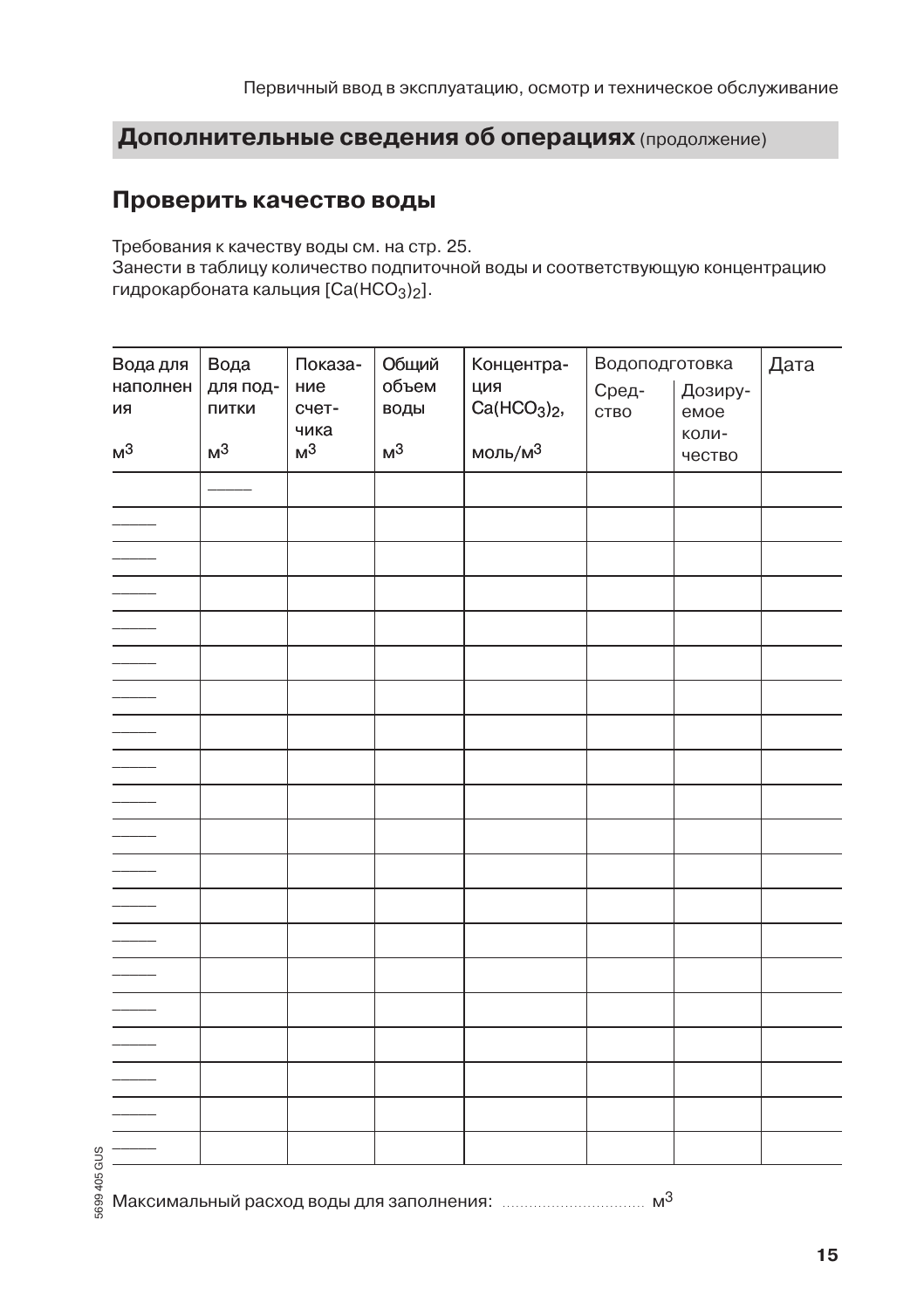Первичный ввод в эксплуатацию, осмотр и техническое обслуживание

### Дополнительные сведения об операциях (продолжение)

### Проверить теплоизоляцию

Проверить посадку теплоизоляции и при необходимости произвести рихтовку.

### Проверить легкость хода и герметичность смесителя

- 1. Снять с ручки смесителя рычаг двигателя.
- 2. Проверить легкость хода смесителя.
- 3. Проверить герметичность смесителя. В случае негерметичности заменить прокладки в виде кольца круглого сечения.
- 4. Зафиксировать рычаг двигателя.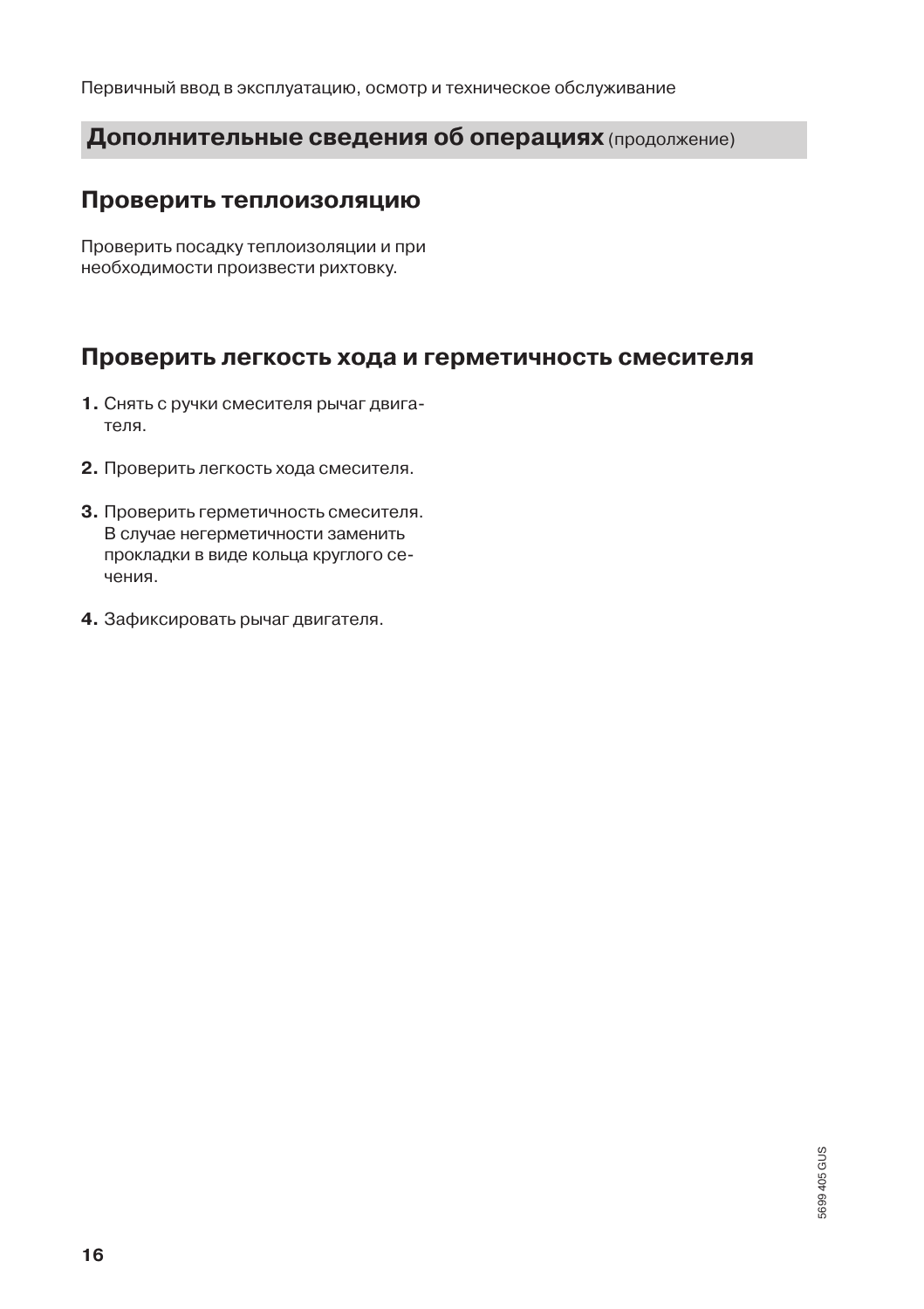### Очистить и вновь подсоединить систему отвода конденсата

#### ∧ Указание по технике безопасности!

Система отвода конденсата подлежит очистке изнутри не реже одного раза в год.

В состав системы отвода конденсата входят конденсатоотводчик, сифон, устройство нейтрализации конденсата и все шланги или трубопроводы, расположенные между **ММАП ЕУ мммте.** 



- 1. Отсоединить шланг для отвода конденсата (А) от конденсатоотводчика.
- 2. Еще раз очистить конденсатоотводчик изнутри пластиковой щеткой.
- 3. Очистить сифон (если есть).
- 4. Очистить изнутри трубопроводы системы отвода конденсата и устройство нейтрализации конденсата.



Инструкция по эксплуатации устройства нейтрализации конденсата

## Настроить горелку

Придерживаться указаний изготовителя горелки.

5. Присоединить трубопровод к конденсатоотводчику, создав подпорную петлю, и заполнить ее водой или установить сифон и заполнить его водой.

#### ∧ Указание по технике безопас $n<sub>O</sub>$

Если не заполнить подпорную петлю или сифон водой, существует опасность выброса отходящих газов.

6. Подсоединить подающий трубопровод к устройству нейтрализации конденсата и обеспечить надлежащий отвод конденсата в канализацию.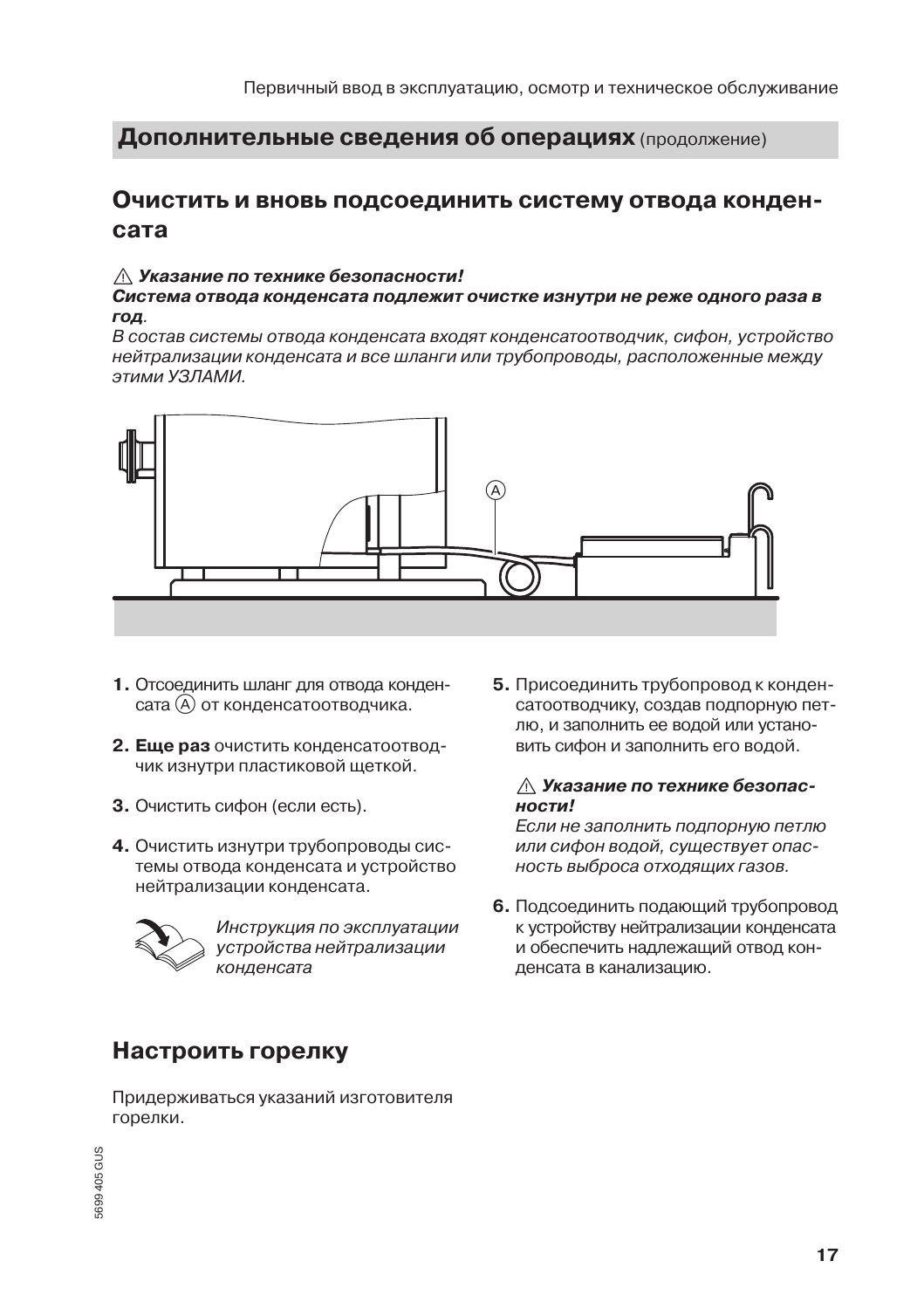## Спецификация деталей

#### Указания по заказу запасных частей!

При заказе указывать тип и заводские данные (см. фирменную табличку), а также № позиции детали (из настоящей спецификации).

Стандартные детали можно приобрести через местную торговую сеть.

#### Детали

- 069 Дополнительная плита горелки в отдельной упаковке
- 070 Установочная плита для горелки
- 071 Уплотнение
- 072 Поддерживающая скоба
- 073 Уплотнение 20  $\times$  15
- 074 Теплоизоляционный блок
- 075 Теплоизоляционный мат
- 076 Болт
- 077 Уплотнение
- 080 Ответный фланцевый штуцер
- 081 Уплотнение Ру 6
- 082 Уплотнение Pv 6
- 083 Ответный фланцевый штуцер
- 084 Уплотнение Ру 6
- 086 Ответный фланцевый штуцер
- 087 Уплотнение Pv 6
- 090 Коллектор отходящих газов в сборе (с поз. 091, 092 и 094)
- 091 Крышка
- 092 Силиконовый профильный зажим N 851
- 093 Стяжной хомут
- 094 Шнур из силиконового пенопласта
- 095 Контрольная трубка
- 096 Наконечник шланга 1/4" Р 6
- 097 Затвор контрольно-измерительной трубки 11/2"
- 098 Смотровое стекло с уплотнениями
- 099 Шланг
- 200 Теплоизоляционный мат для верхней передней стенки
- 201 Теплоизоляционный мат для нижней передней стенки
- 202 Теплоизоляционный мат для верхней задней стенки
- 203 Теплоизоляционный мат для нижней задней стенки
- 206 Распорный болт
- 207 Установочный винт
- 208 Верхний передний щиток
- 209 Средний передний шиток
- 210 Нижний передний щиток
- 211 Верхний задний щиток
- 214 Нижний боковой шиток
- 215 Верхний боковой шиток
- 216 Правый и левый боковые шитки
- 217 Передний нижний правый пластинчатый шиток
- 220 Передний нижний левый пластинчатый шиток
- 221 Крышка
- 222 Шестизажимное крепление для разгрузки от натяжения
- 223 Задняя стенка консоли
- 224 Консоль
- 225 Прокладка под острые кромки
- 226 Кабельный канал
- 227 Крышка кабельного канала
- 228 Теплоизоляционный мат для переднего верхнего наружного кожуха
- 229 Теплоизоляционный мат для заднего верхнего наружного кожуха
- 230 Задняя крепежная скоба
- 231 Передняя крепежная скоба
- 232 Нижний правый задний шиток
- 233 Нижний левый задний шиток
- 234 Средний левый пластинчатый щиток
- 235 Средний правый пластинчатый щиток
- 236 Крышка
- 237 Верхний левый пластинчатый шиток
- 238 Верхний правый пластинчатый щиток
- 239 Держатель канала (только для модулей мощностью от 314 кВт)

#### Детали без рисунка

- 300 Соединительные детали в отдельной упаковке
- 301 Инструкция по монтажу
- 302 Инструкция по сервисному обслуживанию
- 303 Винты основания в отдельной упаковке
- 304 Герметик Dirko-HT
- 305 Установочная плита для горелки в отдельной упаковке
- 306 Теплоизоляционный материал в отдельной упаковке
- 307 Герметик в отдельной упаковке
- $\mathcal{A}$ Фирменная табличка (по выбору справа или слева)
- (В) Контроллер котлового контура см. в отдельной спецификации деталей
- $\odot$ Кабель горелки см. в отдельной спецификации деталей

5699 405 GUS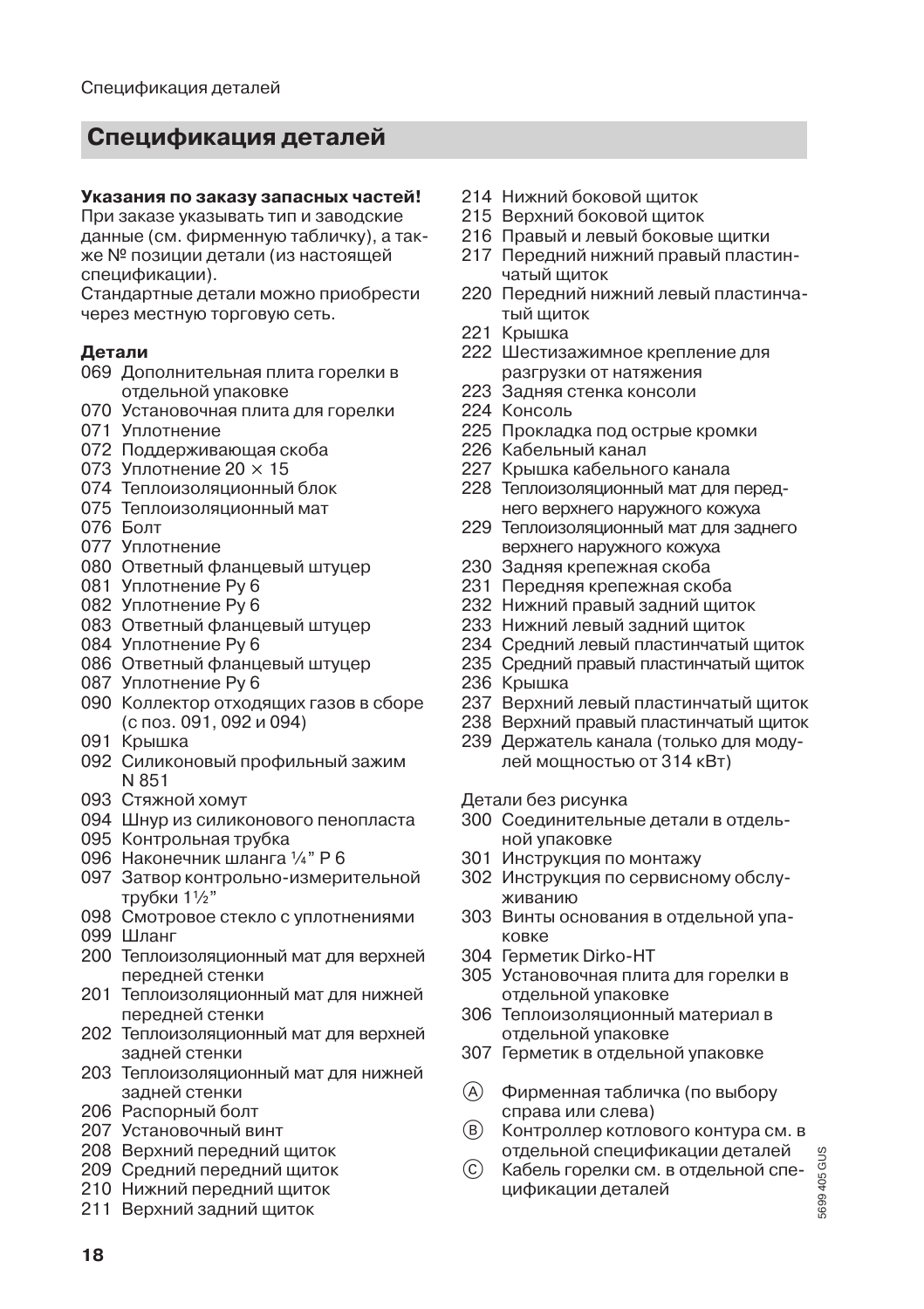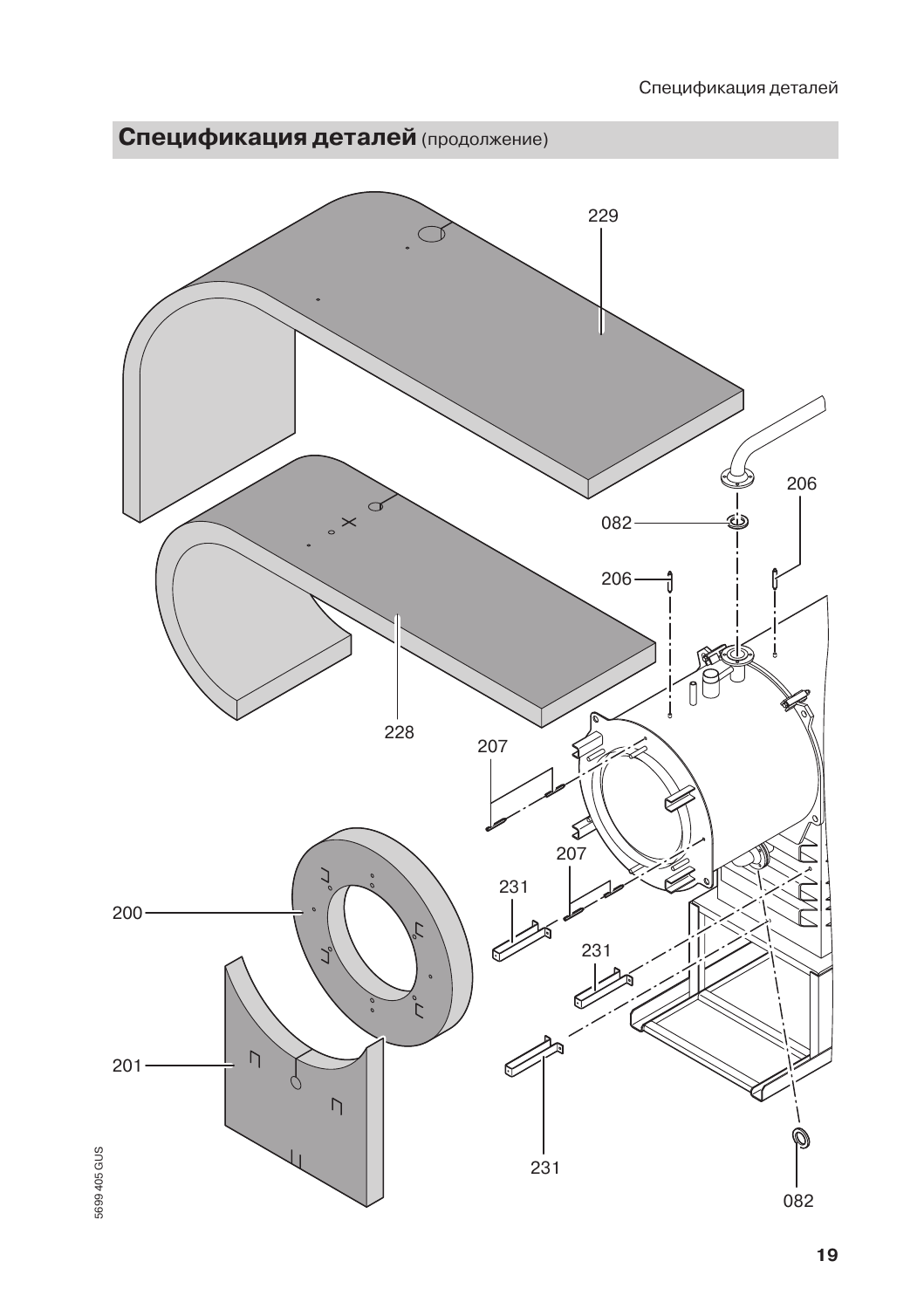

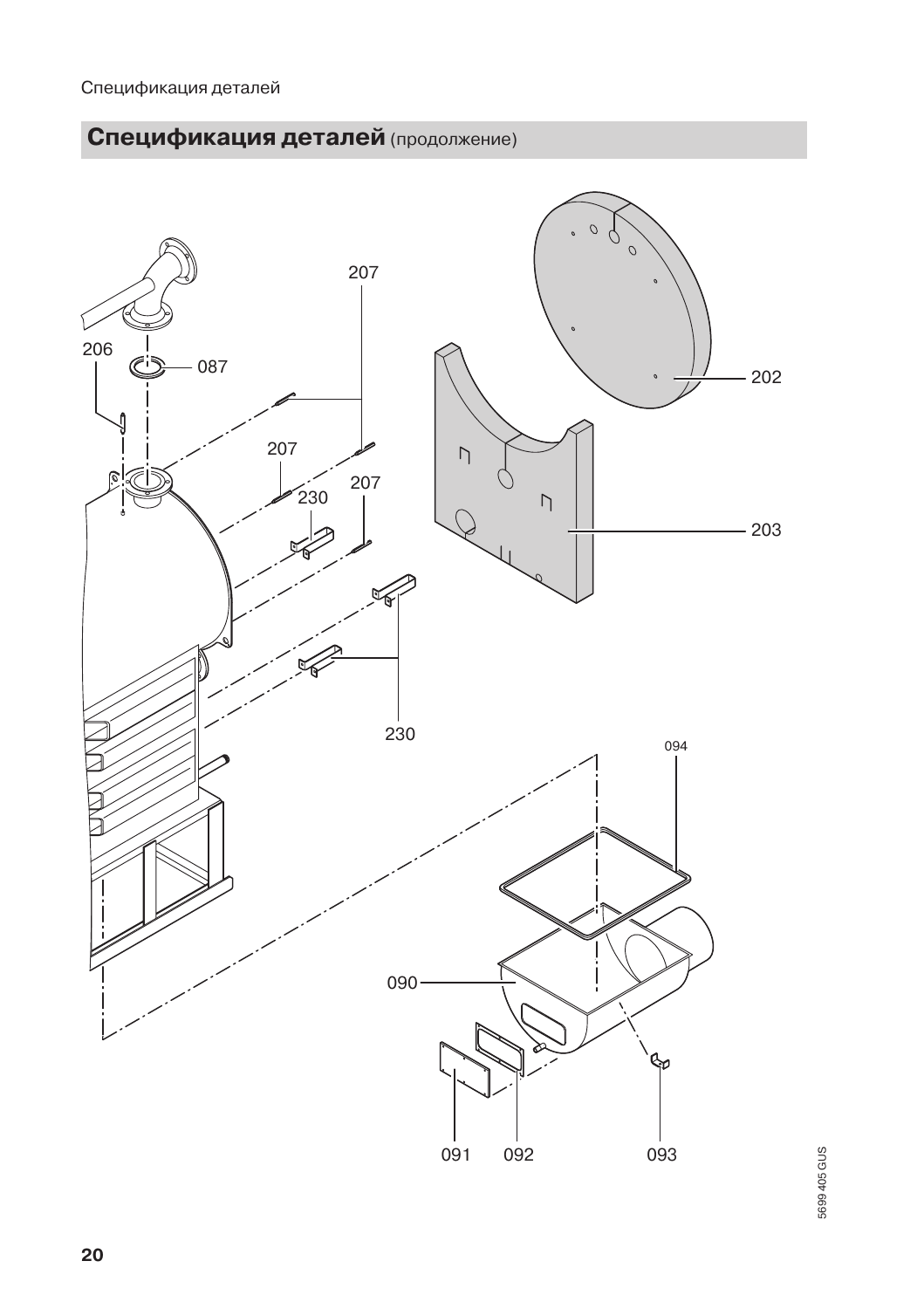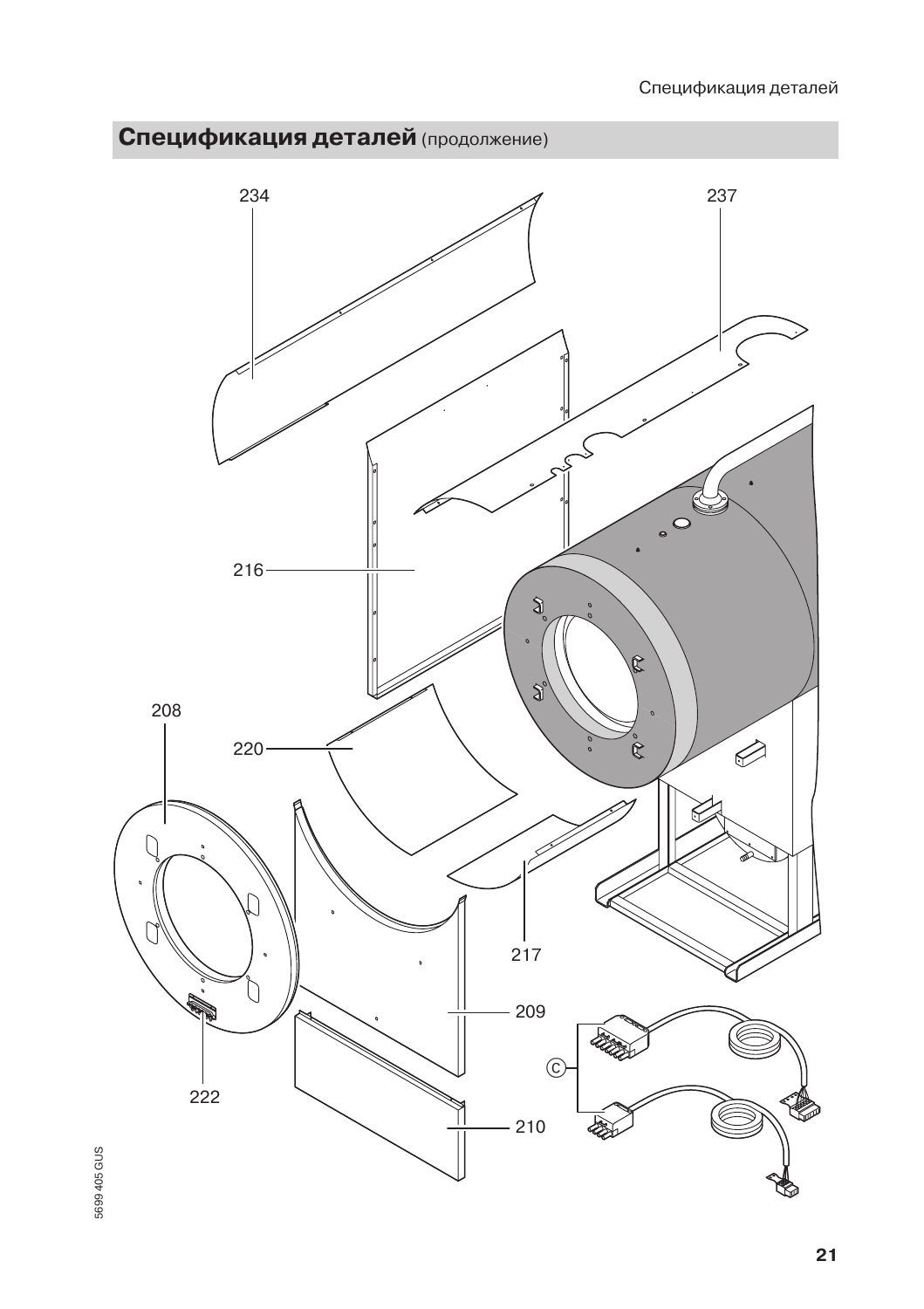

5699 405 GUS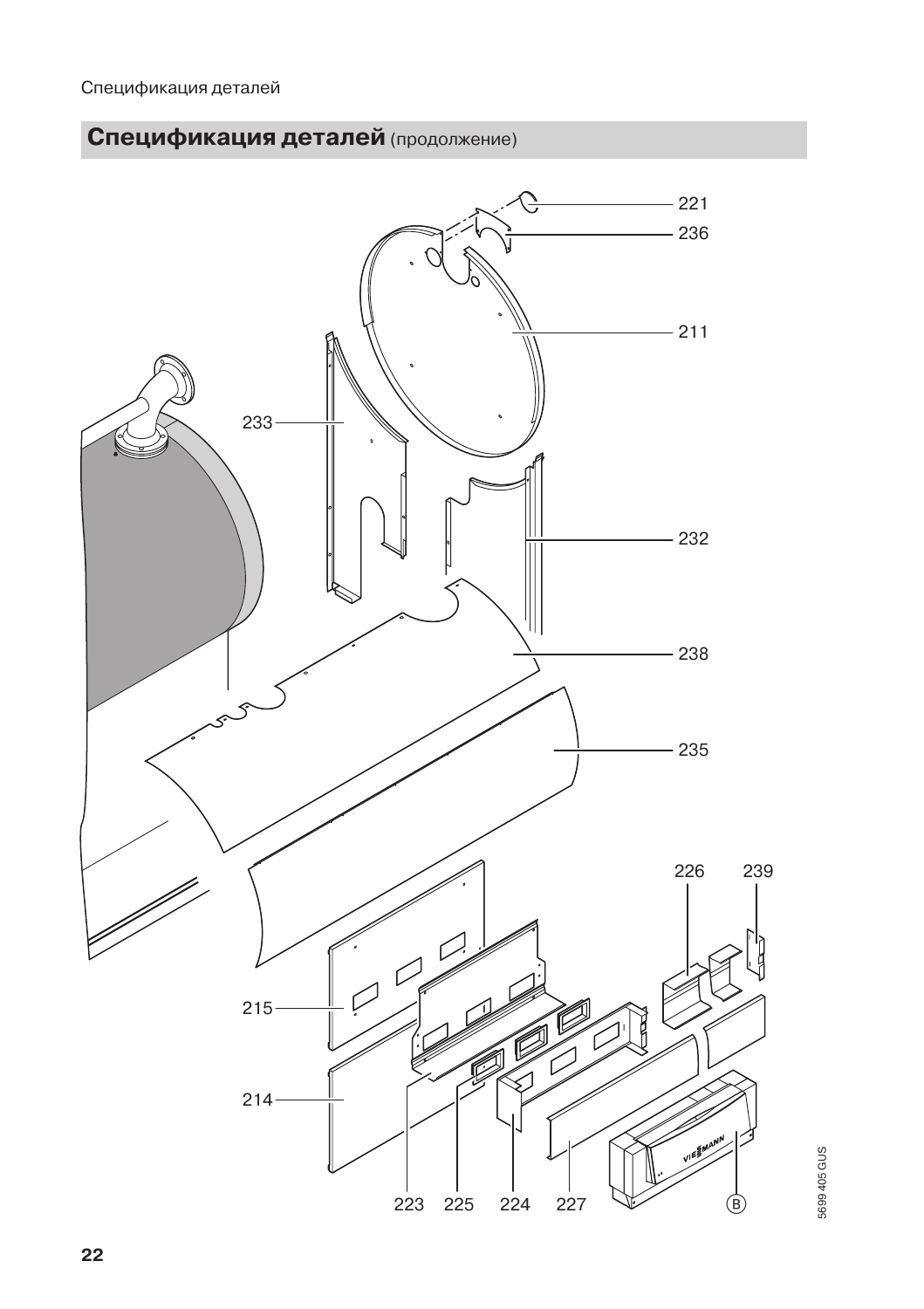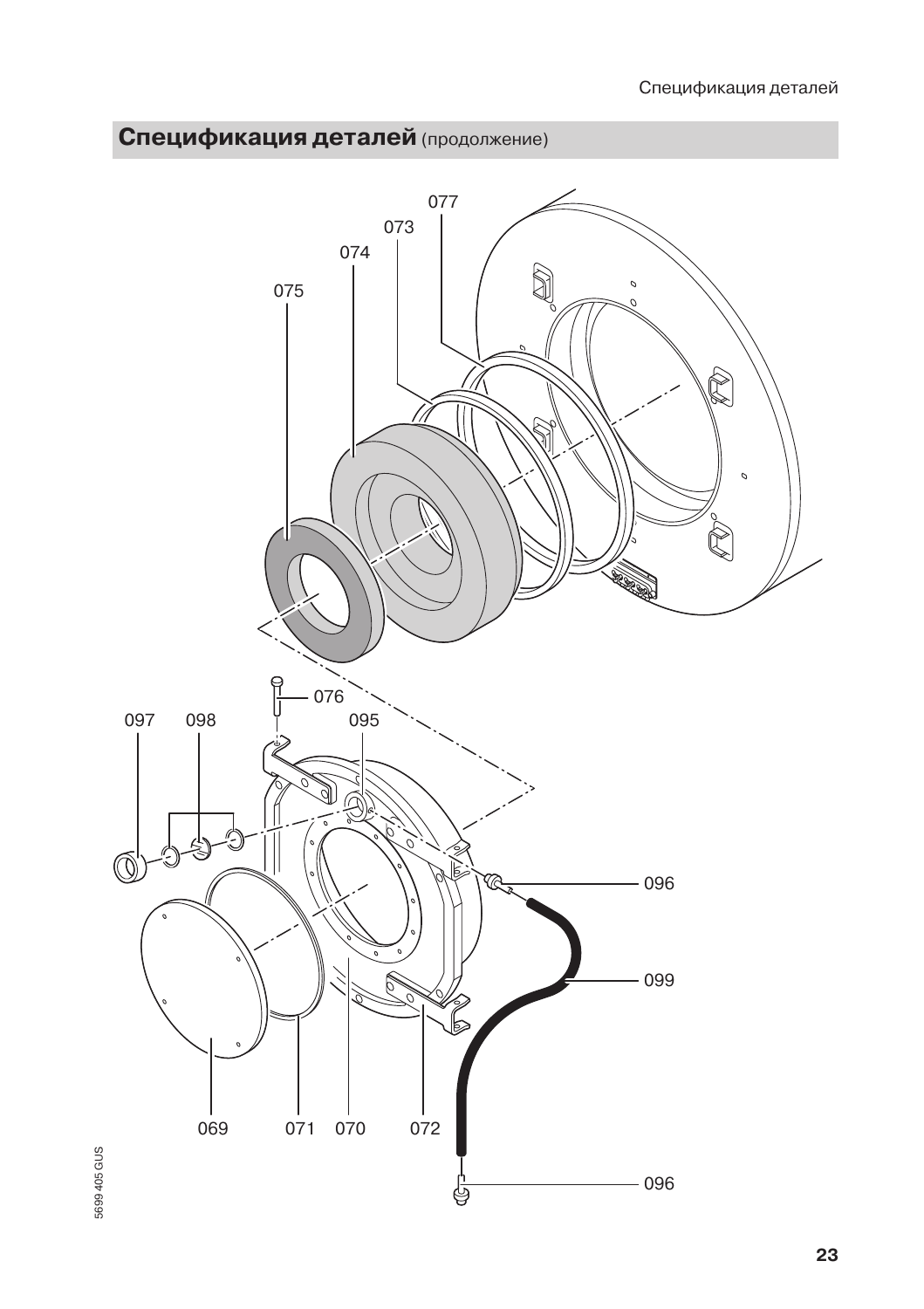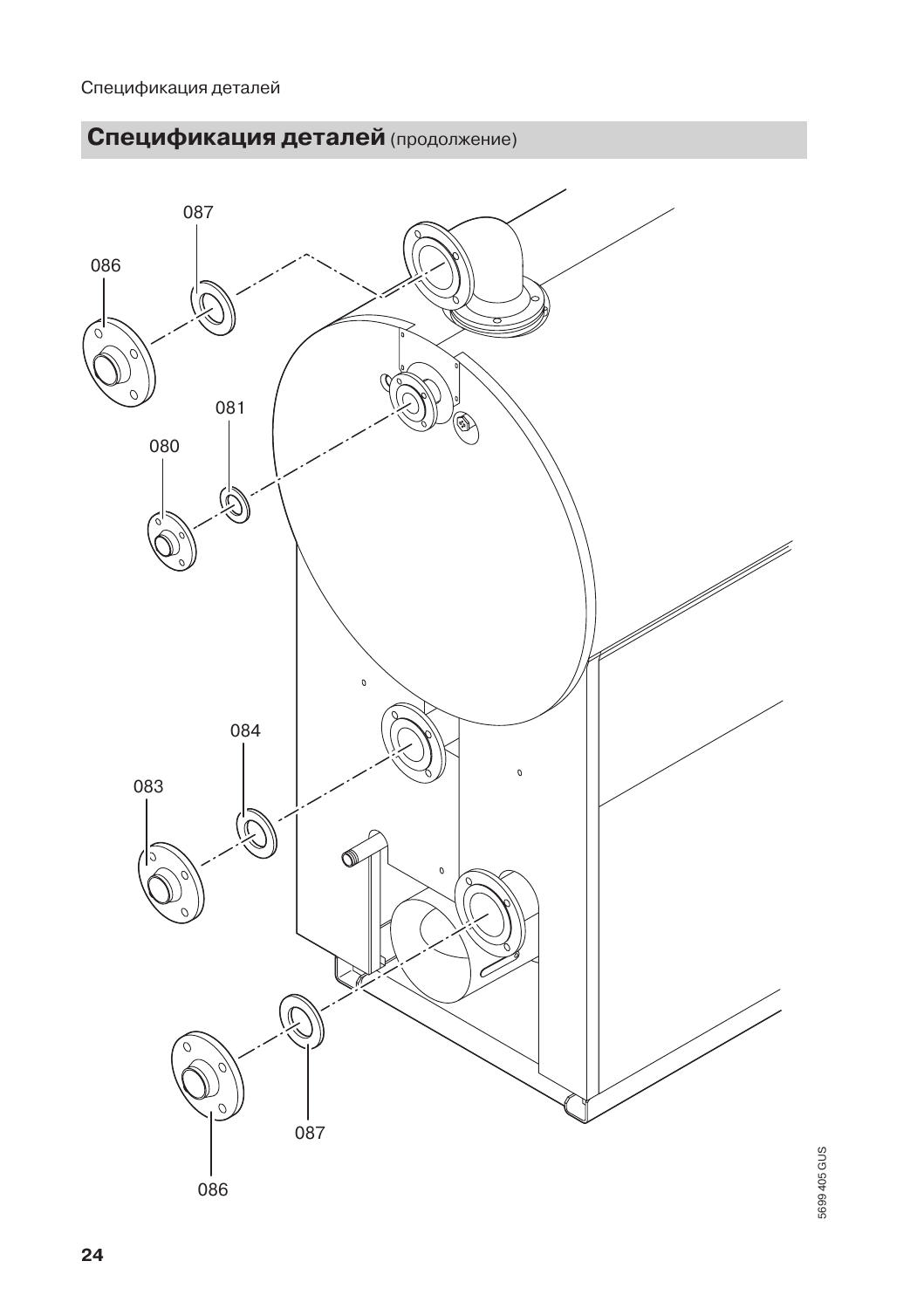## Требования к качеству воды

#### Указание!

Наши гарантийные обязательства действительны при условии соблюдения нижеперечисленных требований.

Гарантия не распространяется на случаи поражения поверхности оборудования коррозией в воде и накипью.

| Суммарная мощность<br>водогрейного котла<br>отопительной уста-<br>новки [Q] | Концентрация гидро-<br>карбоната кальция<br>$[Ca(HCO3)2]$ в воде для<br>наполнения и подпитки                                            | Максимально допустимый<br>расход воды для наполне-<br>ния и подпитки [V <sub>макс</sub> ]                                                   |  |  |
|-----------------------------------------------------------------------------|------------------------------------------------------------------------------------------------------------------------------------------|---------------------------------------------------------------------------------------------------------------------------------------------|--|--|
| $100 \text{ kBr} < Q \leq 350 \text{ kBr}$<br>$350$ KBT $< Q \leq 1000$ KBT | Са (НСО <sub>3</sub> ) <sub>2</sub> $\leq$ 2,0 моль/м <sup>3</sup><br>Са (НСО <sub>3</sub> ) <sub>2</sub> $\leq$ 1,5 моль/м <sup>3</sup> | $V_{\text{MAKC}}$ [M <sup>3</sup> ]<br>= трехкратный объем установки<br>(или рассчитать V <sub>макс</sub> ,<br>как в строке 1000 кВт $<$ Q) |  |  |
| $100 \text{ kBr} < Q \leq 350 \text{ kBr}$<br>350 кВт < $Q \leq 1000$ кВт   | Са (НСО <sub>3</sub> ) <sub>2</sub> > 2,0 моль/м <sup>3</sup><br>Са (HCO <sub>3</sub> ) <sub>2</sub> > 1,5 моль/м <sup>3</sup>           | рассчитать V <sub>макс</sub> как в<br>строке 1000 кВт $<$ Q)                                                                                |  |  |
| $1000$ $\text{KBT}$ $\leq$ Q                                                |                                                                                                                                          | $V_{\text{MAKC}}$ [M <sup>3</sup> ] =<br>$0,0313 \times \frac{Q \text{ [kBr]}}{Ca(HCO_3)_2 \text{ [MODIb/M}^3]}$                            |  |  |

#### Требования к теплоносителю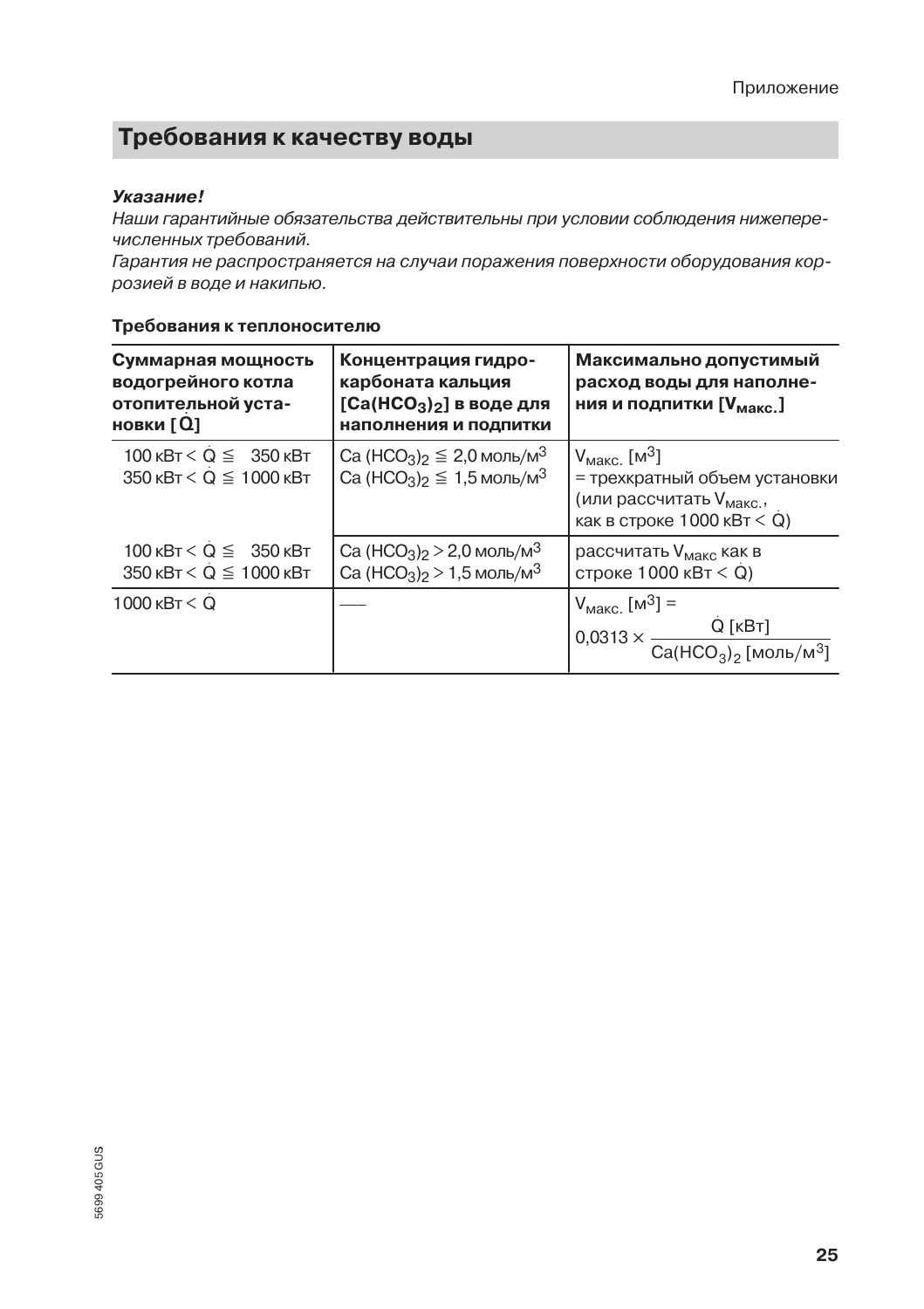## Технические данные

| Номинальная тепловая мощность                                                            |              |               |                 |               |               |               |               |
|------------------------------------------------------------------------------------------|--------------|---------------|-----------------|---------------|---------------|---------------|---------------|
| Т <sub>под.маг./Т<sub>обр.маг.</sub> = 40/30 °С</sub>                                    | кВт          | 187           | 248             | 314           | 408           | 508           | 635           |
| $T_{\text{no},\text{mar}}/T_{\text{o6p}.\text{mar}} = 80/60 \text{ °C}$                  | кВт          | 170           | 225             | 285           | 370           | 460           | 575           |
| Номинальная тепловая нагрузка                                                            | кВт          | 177           | 234,5           | 297           | 385,5         | 479           | 599           |
| Идентификатор изделия                                                                    |              |               | CE-0085 AQ 0257 |               |               |               |               |
| Показатели отходящих газов<br>Температура (при температуре<br>обратной магистрали 30 °C) |              |               |                 |               |               |               |               |
| - при ном. тепловой мощности                                                             | °C           | 45            | 45              | 45            | 45            | 45            | 45            |
| – при частичной нагрузке                                                                 | °C           | 40            | 40              | 40            | 40            | 40            | 40            |
| Температура (при температуре<br>обратной магистрали 60 °С)                               | $^{\circ}C$  | 75            | 75              | 75            | 75            | 75            | 75            |
| Показатели продукта (в соответствии с Положением об экономии энергии)                    |              |               |                 |               |               |               |               |
| <b>К.п.д.</b> n при<br>- 100% ном. тепловой мощности<br>30% ном. тепловой мощности       | $\%$<br>$\%$ | 97,6<br>107,5 | 97,6<br>108,2   | 97,8<br>108,2 | 97,5<br>107,2 | 97,6<br>107,5 | 97,6<br>107,3 |
| Потери на поддержание<br>готовности q <sub>гот.,70</sub>                                 | $\%$         | 0,4           | 0,3             | 0,3           | 0,3           | 0,28          | 0,25          |
| Потребление электрической<br>мощности <sup>*1</sup> при                                  |              |               |                 |               |               |               |               |
| - 100% ном. тепловой мощности                                                            | Bт           | 529           | 606             | 678           | 769           | 854           | 950           |
| 30% ном. тепловой мощности                                                               | Bт           | 176           | 202             | 226           | 256           | 285           | 317           |
| the second                                                                               |              |               |                 |               |               |               |               |

<sup>\*1</sup>Норматив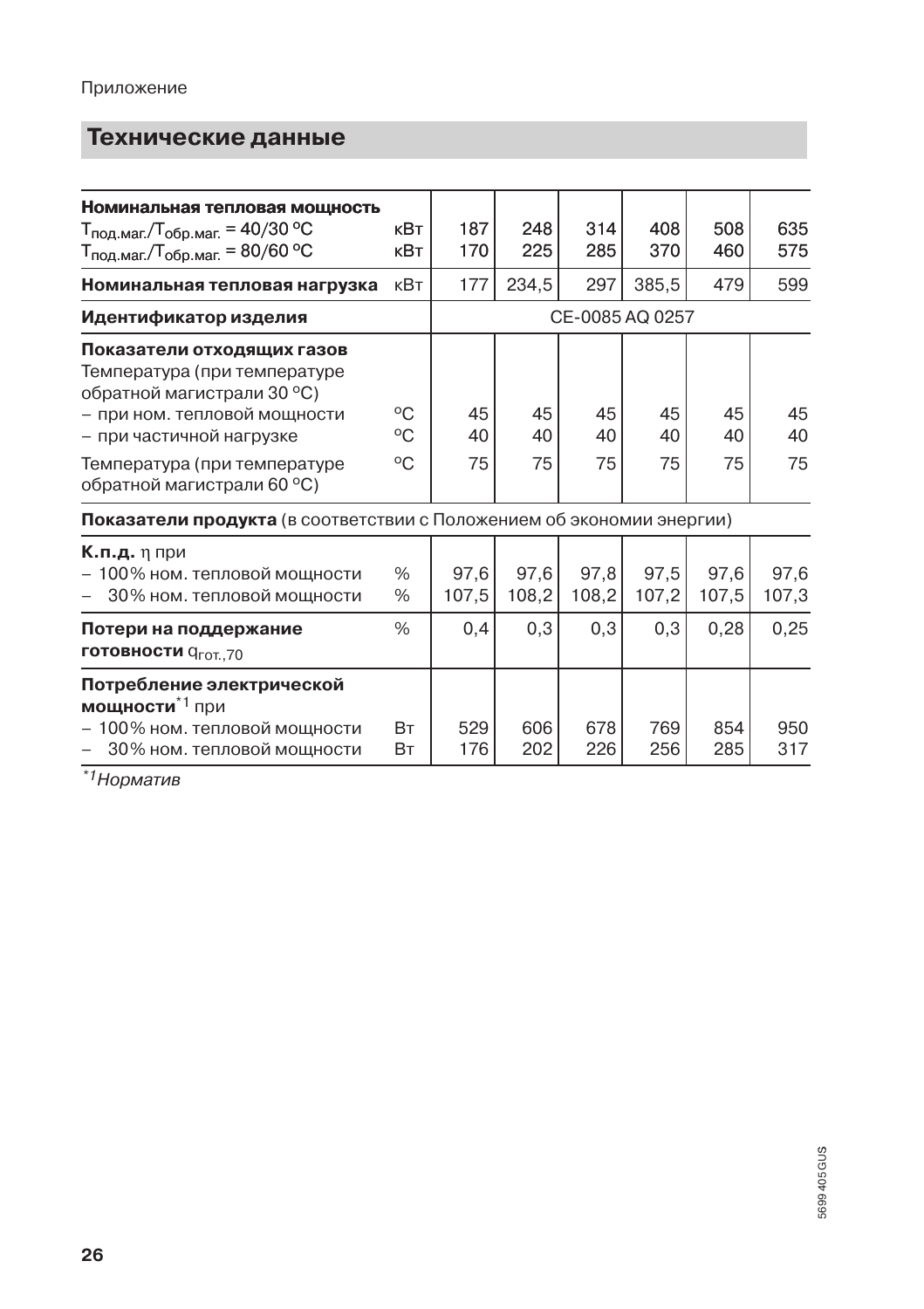### Свидетельство о соответствии стандартам Vitocrossal 300

Мы, завод Viessmann Werke GmbH & Co KG, D-35107 Allendorf, заявляем под свою ИСКЛЮЧИТАЛЬНУЮ ОТВАТСТВАННОСТЬ, ЧТО ПООЛУКТ

### Vitocrossal 300, тип СТЗ

соответствует следующим стандартам: **FN 267** FN 303

**FN 676 FN 677** EN 50 014-1 FN 50 014-2 FN 50 165 EN 55 014 EN 60 335 FN 61 000-3-2 FN 61 000-3-3 **TRD 702** 

Согласно положениям руководящих указаний 73/ 23/EWG 89/336/EWG 90/396/EWG 92/ 42/EWG данное изделие получает следующий знак соответствия стандартам:

 $C6 - 0085$ 

Настоящий продукт отвечает требованиям руководящих указаний по к.п.д. (92/42/EWG) для:

#### газовых конденсатных модулей

Водогрейный котел отвечает далее требованиям действующих норм и правил TRD. Свидетельство о соответствии стандартам газовой горелки с поддувом входит в состав документации изготовителя горелки.

При энергетической оценке отопительных и вентиляционных установок в соответствии с DIN V 4701-10, которой требует Положение об экономии энергии, определение показателей установок, в которых используется продукт Vitocrossal 300, можно производить с учетом нормативных показателей и данных продукта, полученных при типовом испытании по нормам ЕС согласно руководящим указаниям по к.п.д. (см. таблицу "Технические данные").

## Сертификат изготовителя согласно 1-му федеральному постановлению об охране приземного слоя атмосферы от вредных воздействий

Мы, завод Viessmann Werke GmbH&Co KG, D-35107 Allendorf, подтверждаем настоящим, что следующий продукт гарантирует предельные значения выбросов NO<sub>2</sub>, требуемые согласно 1-му Федеральному постановлению об охране приземного слоя атмосферы от вредных воздействий, §7 (2):

### Vitocrossal 300, тип СТЗ

Аллендорф, 5 мая 2003 г.

Viessmann Werke GmbH & Co KG

юмо́чию Манфред Зоммер

5699 405 GUS